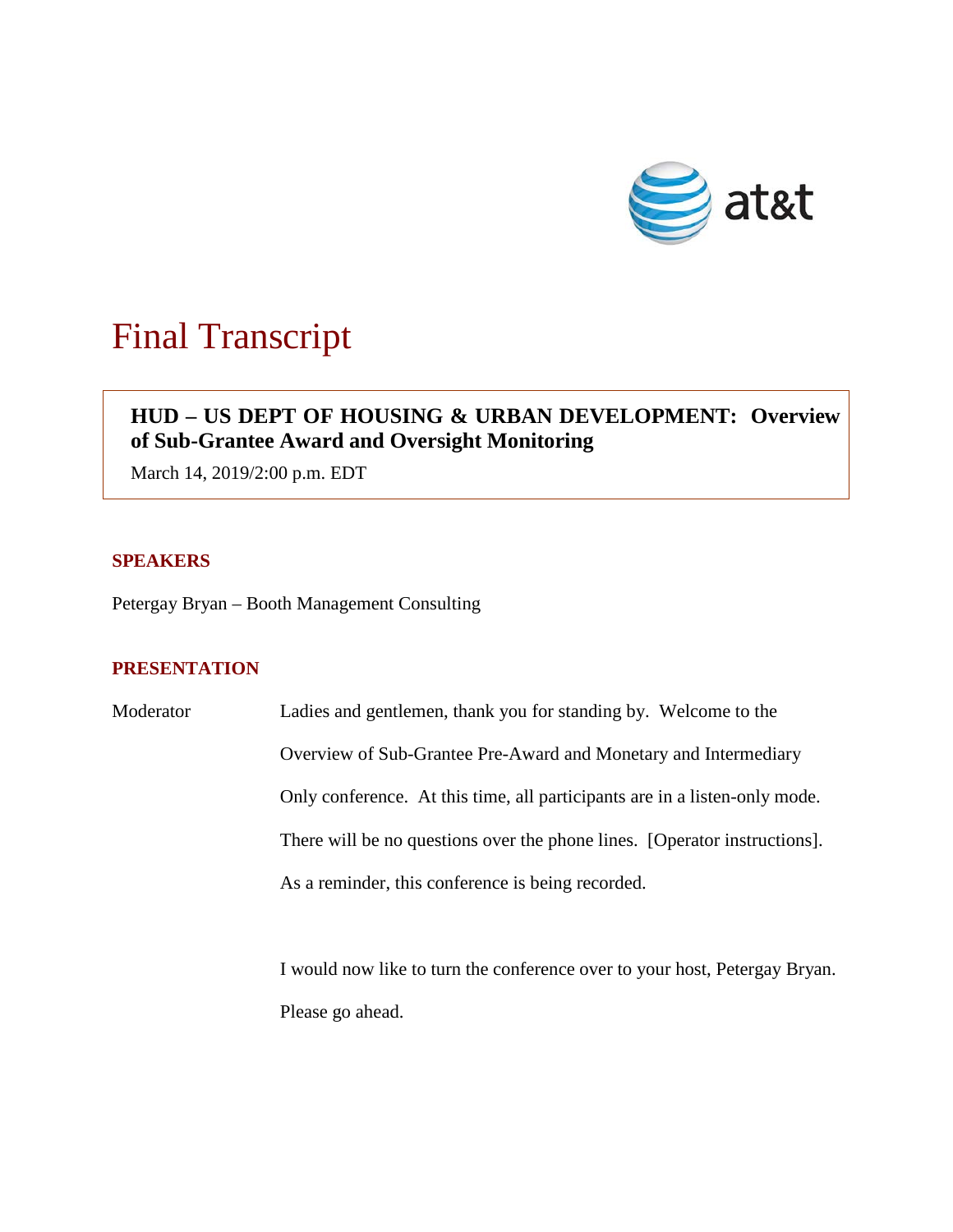Petergay Hello, everyone. Welcome to HUD's Office of Housing Counseling Training on the Overview of Sub-Grantee Award and Oversight Monitoring. This training is specifically for participants of the Office of Housing Counseling Grant Program. If you receive other grants from HUD, but not the OHC grant, then the training information may not pertain to you.

> There will be audio recorded in today's training, and the playback number, along with the PowerPoint presentation, will be available to you at HUD Exchange, at the link that is shown on the screen here. The training digest will also be updated once the HUD Exchange is.

> If you registered for the training, then you should have received an email, either yesterday or today, with a copy of the PDF document, which includes the PowerPoint slides, so you can follow along for your records. However, if you didn't receive that email or you're unable to find it at this time, if you expand your control panel you'll see a section that says, "Handouts," and it will have a copy of the PDF document there. So just double-click that and download it, and you can take notes for your records today.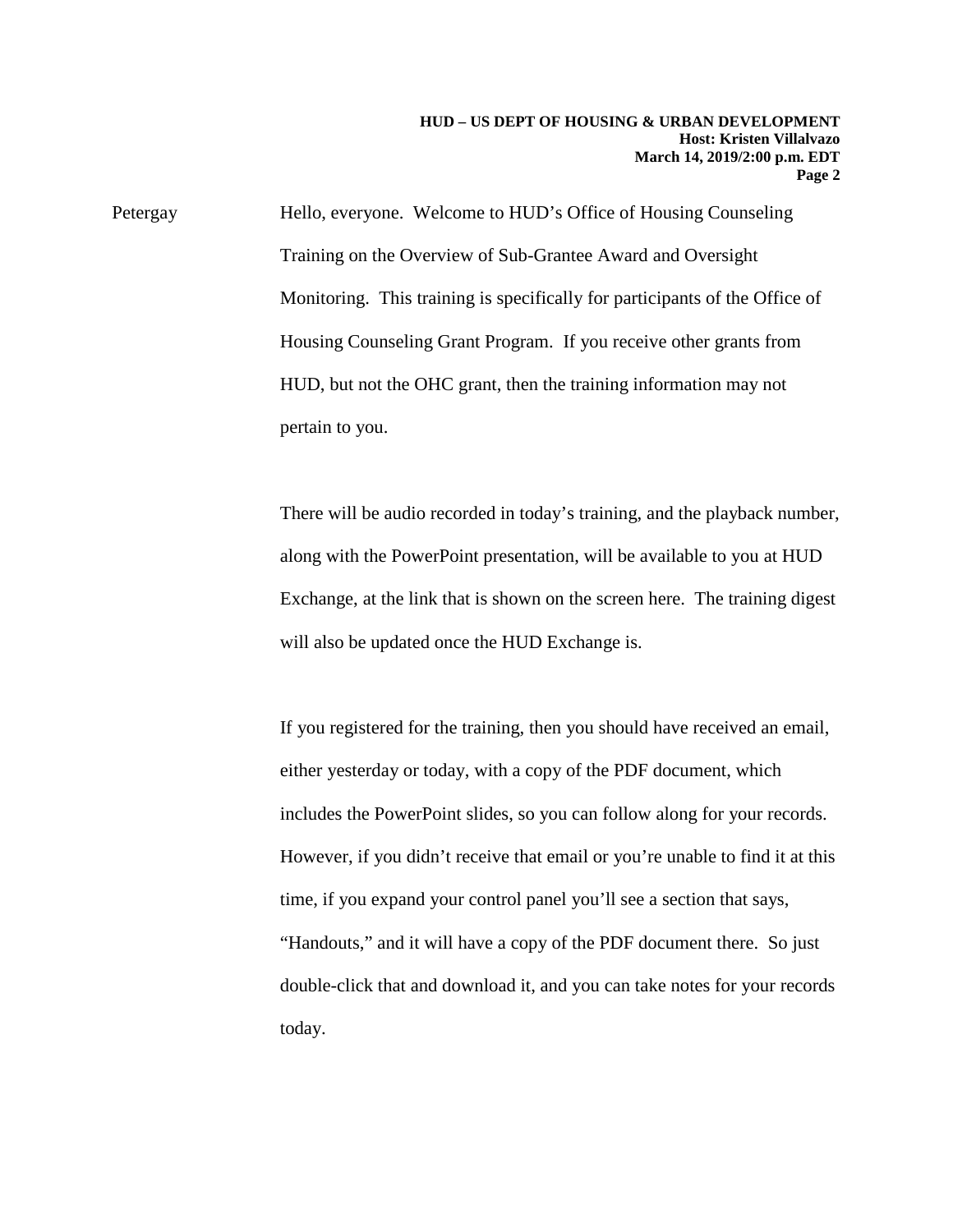I won't be taking live questions today. However, if you wanted to ask questions during the webinar, you have the ability to do so online. If you expand the control panel you'll see a section for questions there, and you can type your questions and we'll have someone who will be providing responses to you immediately. If after today's training you think of any additional questions, or you wanted to make any comments, you can send those to housing.counseling@hud.gov with today's webinar topic in the subject line.

I'm going to go ahead and ask that everyone mute their lines, because if for any reason the lines become unmuted by the operator, then it would cause some disturbances or some noise in the background. So I'm just asking that everyone go ahead and mute their lines now to avoid that.

If you logged into the webinar today from your own computer, you will receive an email within the next 48 hours from GoToWebinar. That email will serve as your training certificate. Note that there won't be any additional attachments or anything like that, so please download and save that email for your records so that you can use that as proof that you participated in today's training.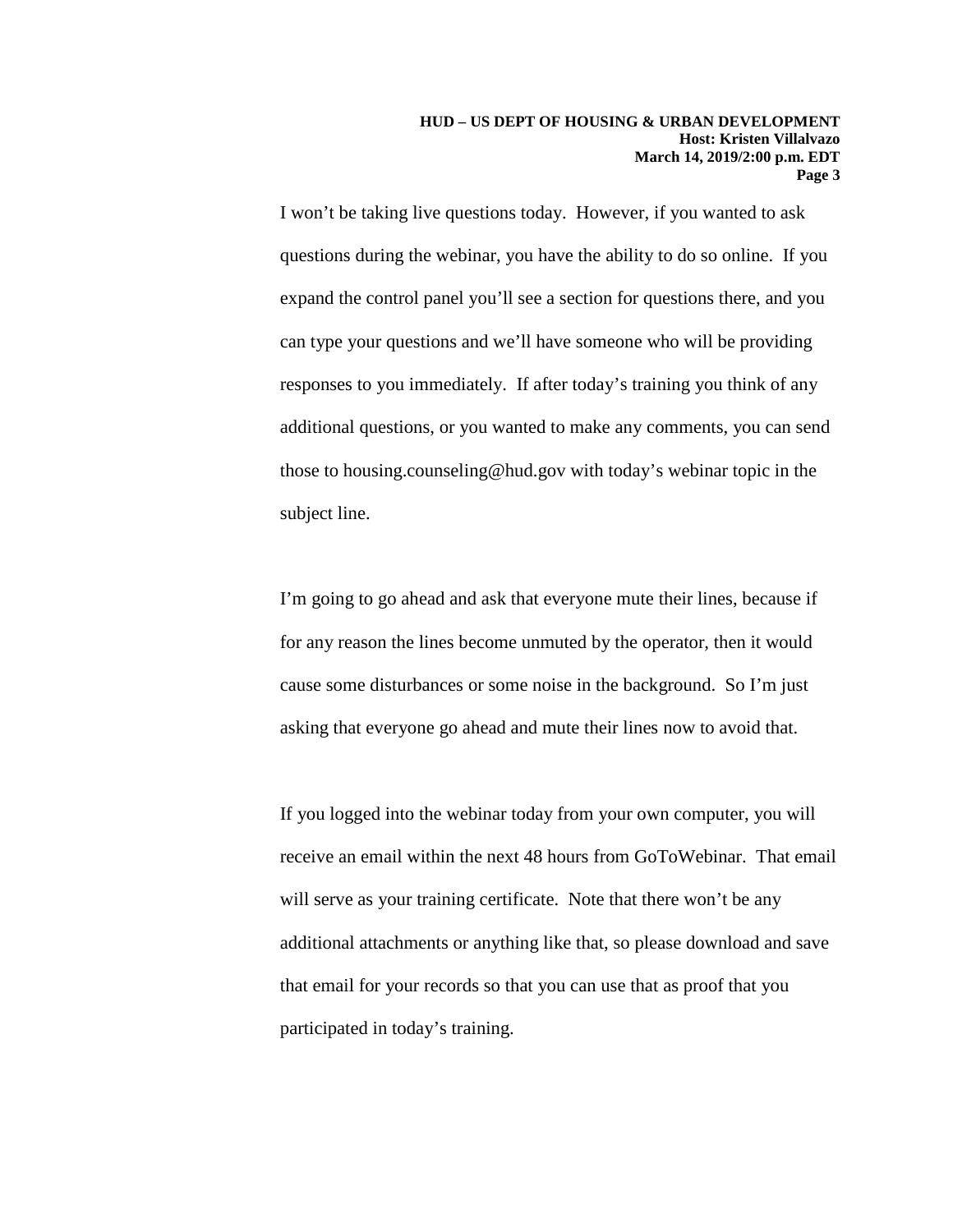Also, if you wish to receive credit for having attended today's training, you can go to HUD Exchange at the link that's provided here, search by the date or the topic, and once you select on today's training, then there will be a section that says "Get Credit" that will give you instructions on how you can actually go ahead and get credit for having participated.

I'm Petergay Bryan with Booth Management Consulting. We are the contractors that HUD has hired to work with participants in the Office of Housing Counseling Grant Program. One of the things that we do is we facilitate these webinars. But we also help agencies that pass through funds to sub-grantees, we help them with knowing what's required as a pass-through entity or a parent entity by the HUD grant, as well as by the Uniform Guidance, which is the regulatory requirements that you need to be in compliance with.

We also provide technical assistance to agencies. We conduct financial and administrative reviews, where we actually go on-site and review for compliance. We conduct action plans and provide financial analysis, depending on the need of the agency. We do a broad range of services as far as the financial requirements of the grant.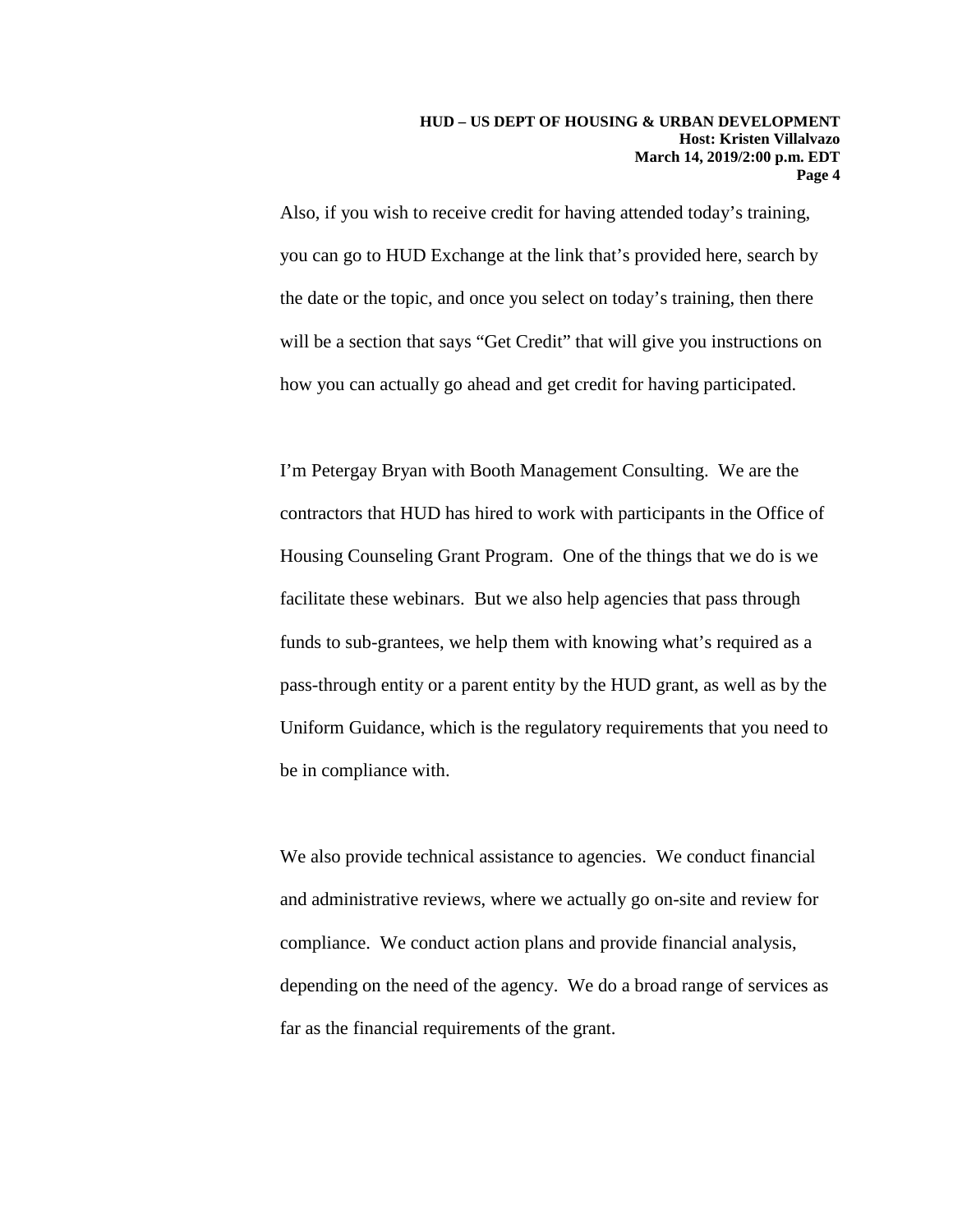Our training topics. The first thing we'll do is talk about why are we even having this training. We'll also look at the sub-grantee award and oversight monitoring resource guide that we developed for parent agencies. The guide includes an overview section, a pre-award assessment section, and a risk assessment section, parent on-site review information, and some sample work papers. We'll also talk about requesting assistance, if you needed assistance how you would go about doing that, and then how you can pose questions subsequent to today's training.

The main purpose of today's training is related to the Office of Management and Budget, that's the OMB requirements of agencies that sub-fund grant dollars to agencies, so it's basically for a parent agency that has sub-grantees. There are specific requirements prescribed by the OMB in the Uniform Guidance when it comes to pre-award steps that must be taken, as well as ongoing monitoring that parent agencies have to make sure that they're aware of and that they're performing throughout the life of the grant.

So later on today we'll talk about what those requirements are so that you'll familiarize yourself with them. Then also as we start to strategize and think about what your agency needs to do in order to comply with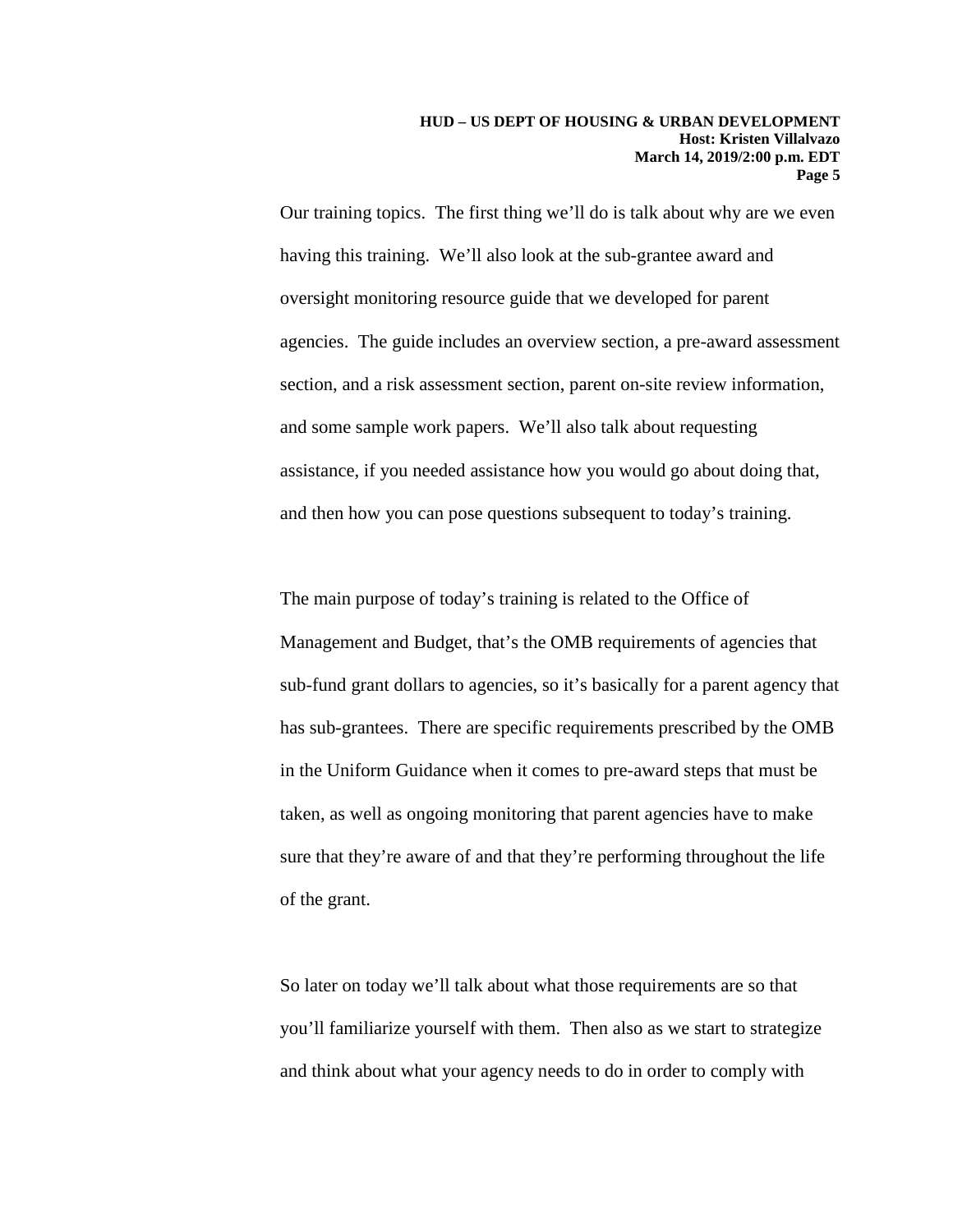these requirements, we'll give you certain tools that you can look at as you're developing your own methodologies.

We'll also introduce you to the sub-grantee award and monitoring toolkit, or resource guide. This is a guide that we developed when the Uniform Guidance came out. They impose a lot of requirements on parent agencies on things that they need to do if they're going to be sub-awarding monies to sub-grantees, so we've developed this guide to help agencies develop their own methodologies for how they will conduct the pre-award assessment and risk assessments. And then as they think about how they'll monitor their sub-grantees throughout the life of the grant, we'll also provide them with some tools for how you can actually go ahead and do so.

Included in the toolkit, as I said before, there's an overview section. The overview section is just giving you all of the information on what's included in the toolkit, and then it also gives you information on what are all of the regulatory requirements that you need to be in compliance with. But not only that, it includes a pre-award assessment resource guide, so agencies that are thinking about what do we do before we even award or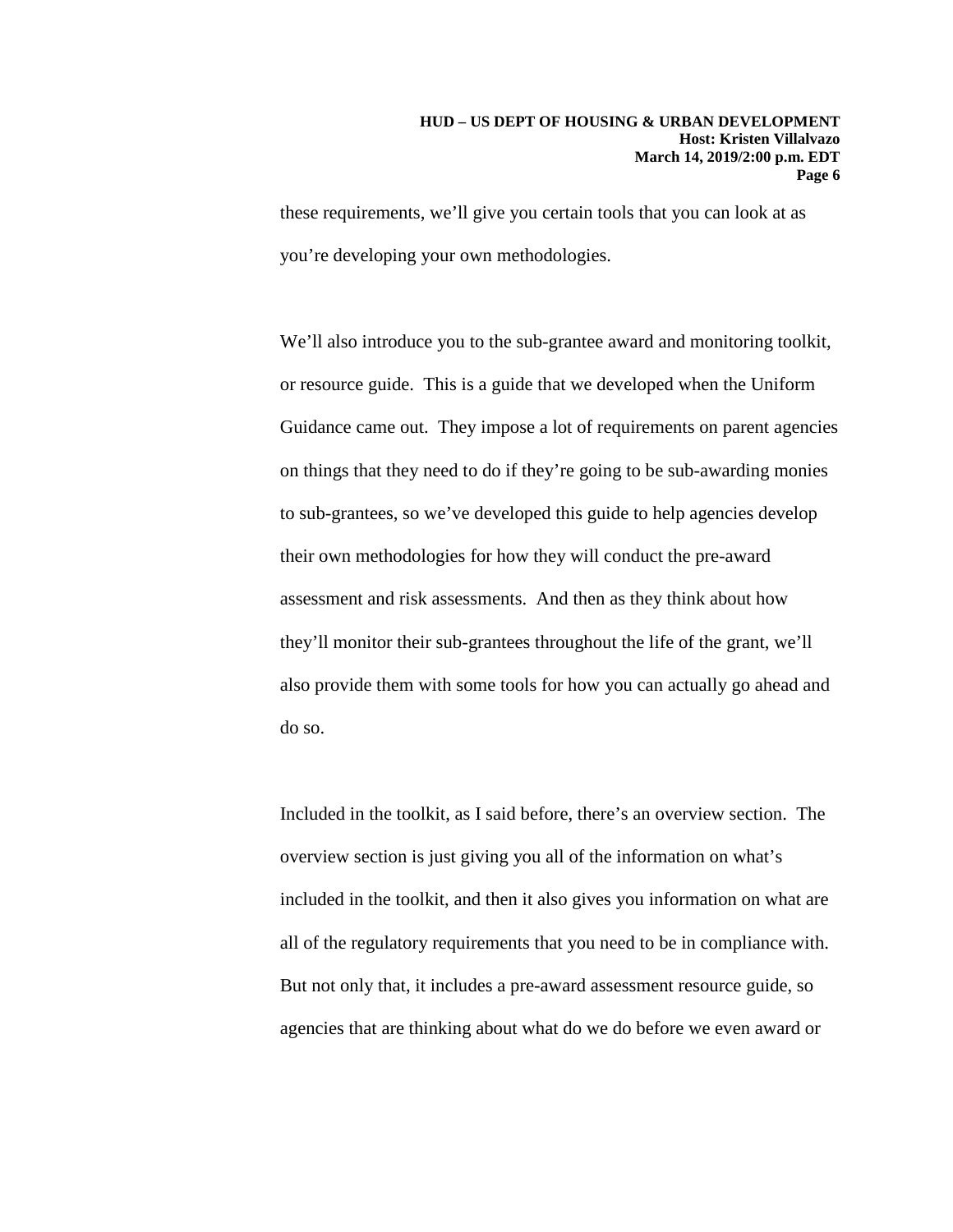sub-award funds to our sub-grantees, what are some steps that we need to standardize.

We also have included a risk assessment guide, because the Uniform Guidance does require that agencies conduct some form of risk assessment, where you're looking at the agency or sub-agency's ability to perform under the grant. What are some risk factors that you need to pay attention to, to see whether or not it would affect your sub-grantee's ability to perform?

We'll also have a desk review guide. The desk review guide is an abbreviated version of the parent on-site review guide. So anything that's included in the desk review is also included in the parent on-site review guide. So today in our training we'll typically just look at some of the areas that we point you guys to as some of the key factors to look out for as you're developing your own guides. The resource guide also includes sample work papers for the different areas that you would be testing if you were to do a desk review of your sub-grantee or an on-site review of your sub-grantee.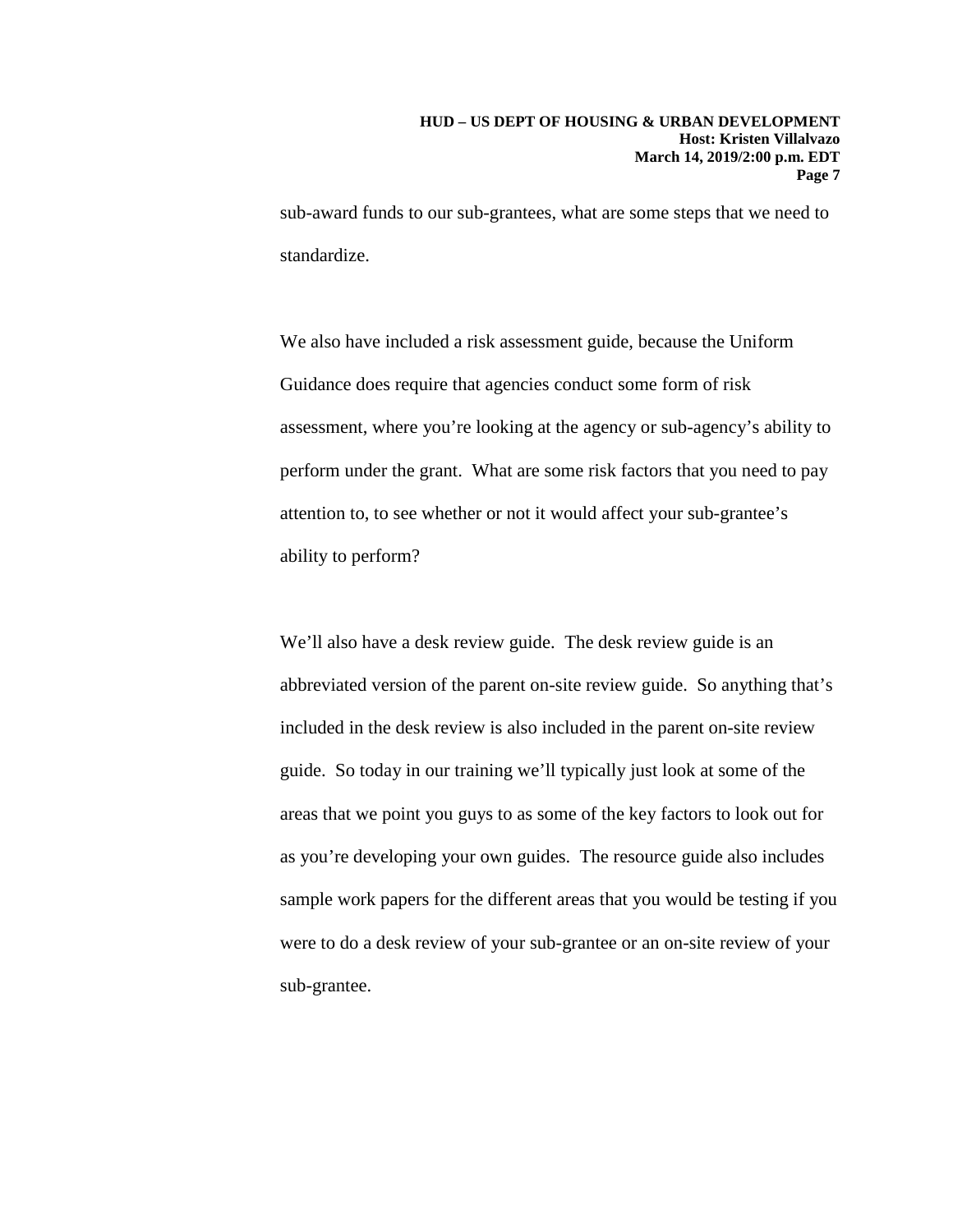Now we'll look at an overview of the resource guide that we developed, so we'll look at each of the sections. I'll briefly introduce to you some of the things that if you guys were to receive the actual resource guide or the toolkit, what are some of the things that you'd actually be looking at, what it's comprised of.

Firstly, what's the purpose of the toolkit that we created? Really, what we want to make sure that parent agencies are aware of and that they have some guidance to help them to start documenting their methodologies for awarding sub-grants to their sub-grantees, as well as monitoring their subgrantees. It's just guidelines that agencies can look at as they're documenting their own processes, because remember one of the things that the Uniform Guidance does require is that you have documented methodologies for how you're monitoring and also how you're awarding the funds to your sub-grantees.

We also want to help you guys by providing tools for conducting the preaward assessments. As I said before, there's an entire section about the pre-award of the grant and things that you would look for typically. We also want to provide templates for documenting the sub-grantee award process, so helping agencies to think about how to document the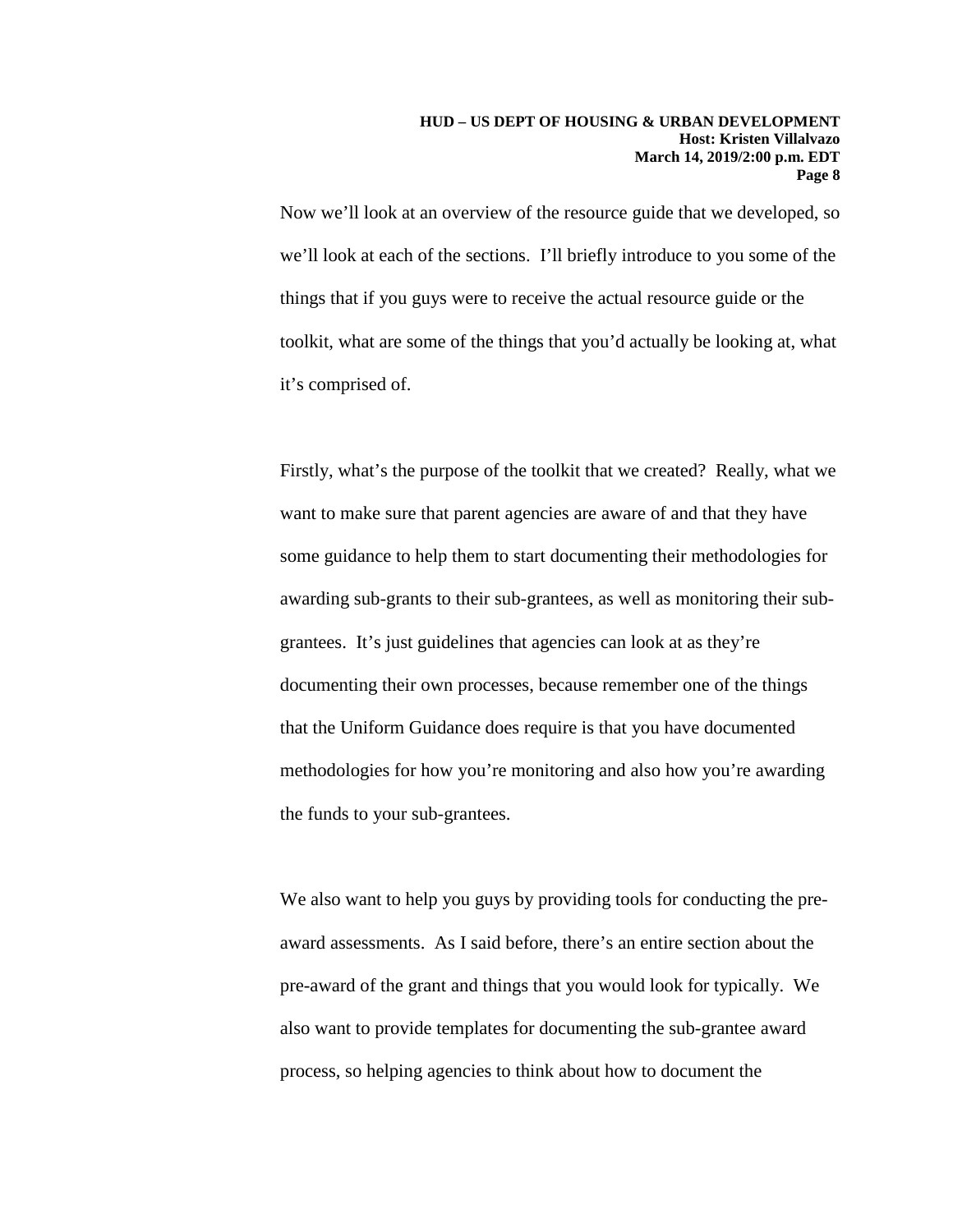procedures that we perform prior to sub-awarding these grants. We also give you guidance on conducting risk assessments, key risk factors that affect housing counseling agencies and what they look like, and how to even score them based on the risk level, whether it's low risk, medium risk or high risk.

We also want to give you guidance on conducting desk reviews as well as on-site reviews. The toolkit talks about the difference between the two types of reviews, agencies that would be recommended for a desk review versus an on-site review, and how you would make that determination, and things like that are discussed in the packet.

We also provide sample work papers for how you would document this. The sample work papers talk about how you would document procedures performed in the pre-award process, also when conducting risk assessments best reviews or on-site reviews and any follow up that you need to take. All of that is included in the toolkit, or the resource guide that we created.

Again, how is the toolkit organized? We have the pre-award assessment guide and then a couple of slides later we'll look at some of the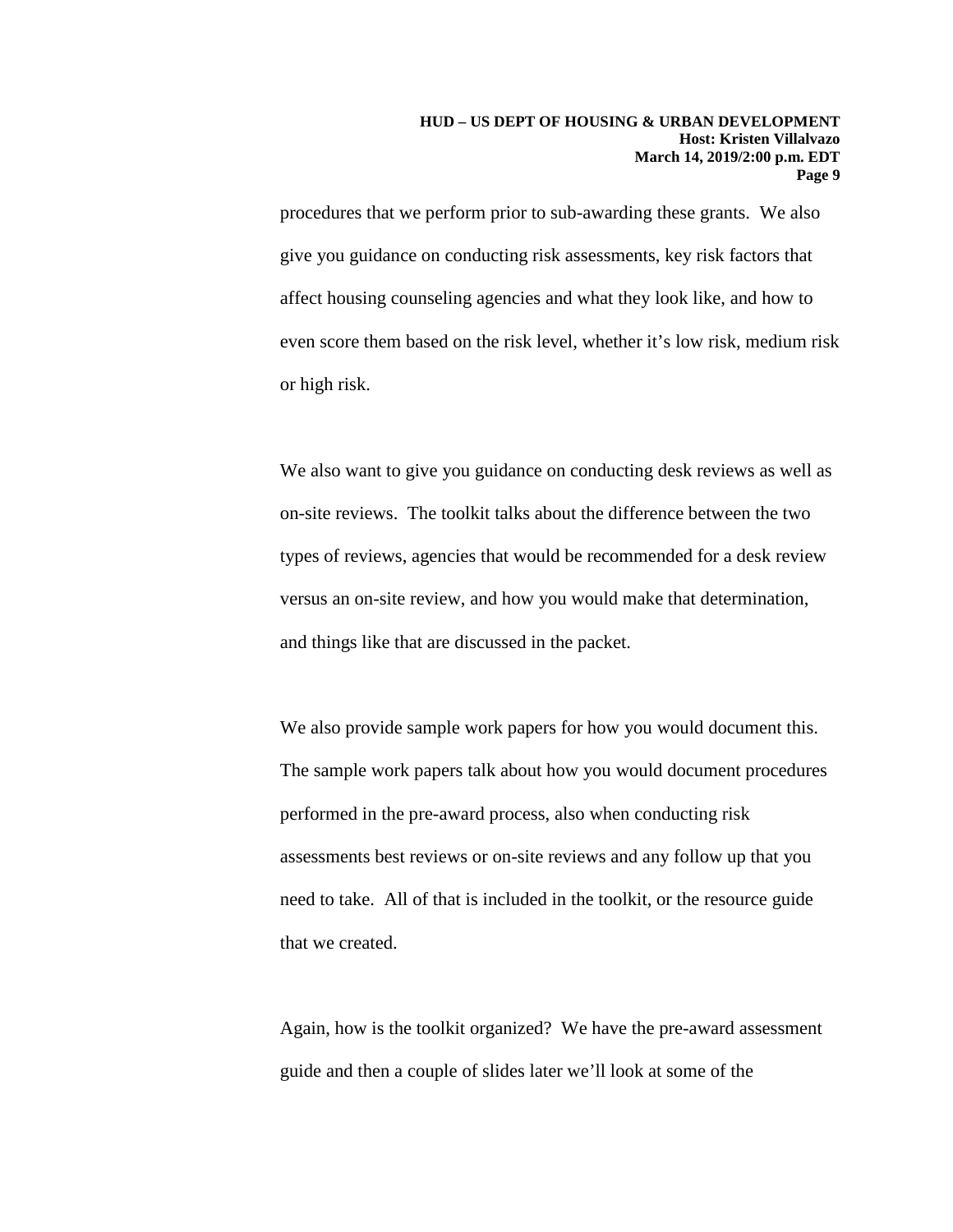components of that section of the toolkit. The next would be the risk assessment guide, which we'll talk about as well, the deck review, the onsite review. We also provide reporting templates for quarterly financial reporting as well as any payment requests.

Note that the toolkit itself is available electronically as well as in hard copy, where we actually print out the booklets, so we can email them to you guys, or again send them by soft copy. And it includes all of this information, if agencies are interested.

The Uniform Guidance has requirements that pass-through entities or parent entities must comply with. You know the guidance, when it says must, it's something that agencies have to do. It's a requirement. And if you don't have it in place, then you guys would not be in compliance with the requirements of the Uniform Guidance.

There are some should items we don't have on here, but if we take a look at what agencies' pass-through funds to sub-grantees must do, one of the things that you have to do is you must evaluate your sub-grantees' risk of non-compliance with the award, so that you can determine the appropriate level of monitoring for the period of the grant. In the toolkit we do go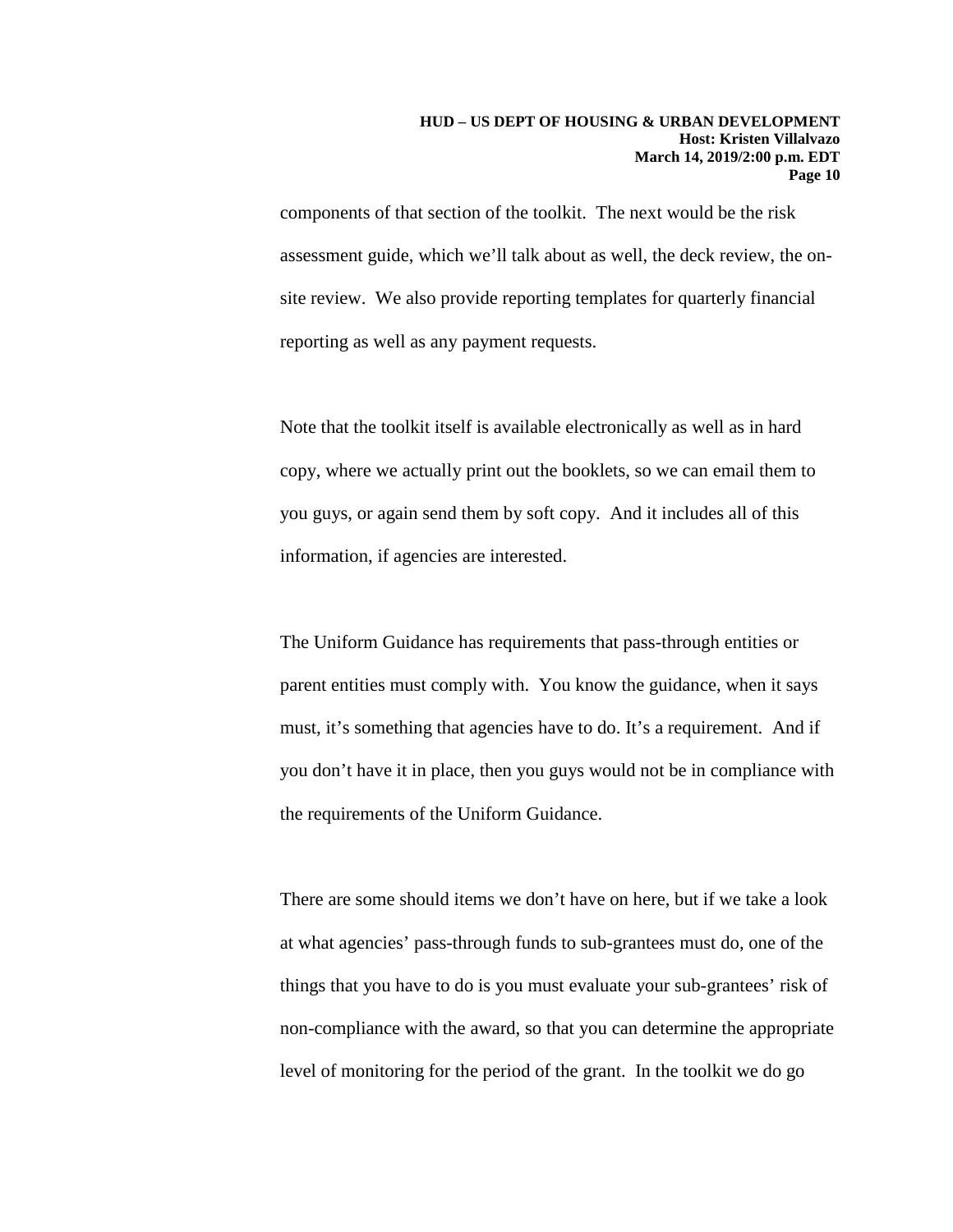through how would an agency go about even conducting this evaluation of their sub-grantees, and how do they document that.

The other thing is, agencies have to consider imposing specific sub-award conditions on any sub-grantees that they deem appropriate. If in your evaluation of their sub-grantees, if you identify any with a risk of noncompliance, then you want to impose special conditions on that subgrantee to be able to help them to be in compliance with the terms and the conditions of the award.

Also, you have to consider whether the result of the sub-grantee's audits or the on-site reviews that you do or the performance reviews that you do, if any of those indicate conditions that are going to necessitate adjustments to your own monitoring plans. Also, you want to consider taking enforcement actions against any non-compliance sub-recipients in accordance with the sections that specified, you know, the OMB Sub-Part A 200.338.

What are the requirements that you need to be aware of and compliant with? Depending on your agency's assessment of the risk that's posed by your sub-grantee, you want to be mindful of the fact that you have to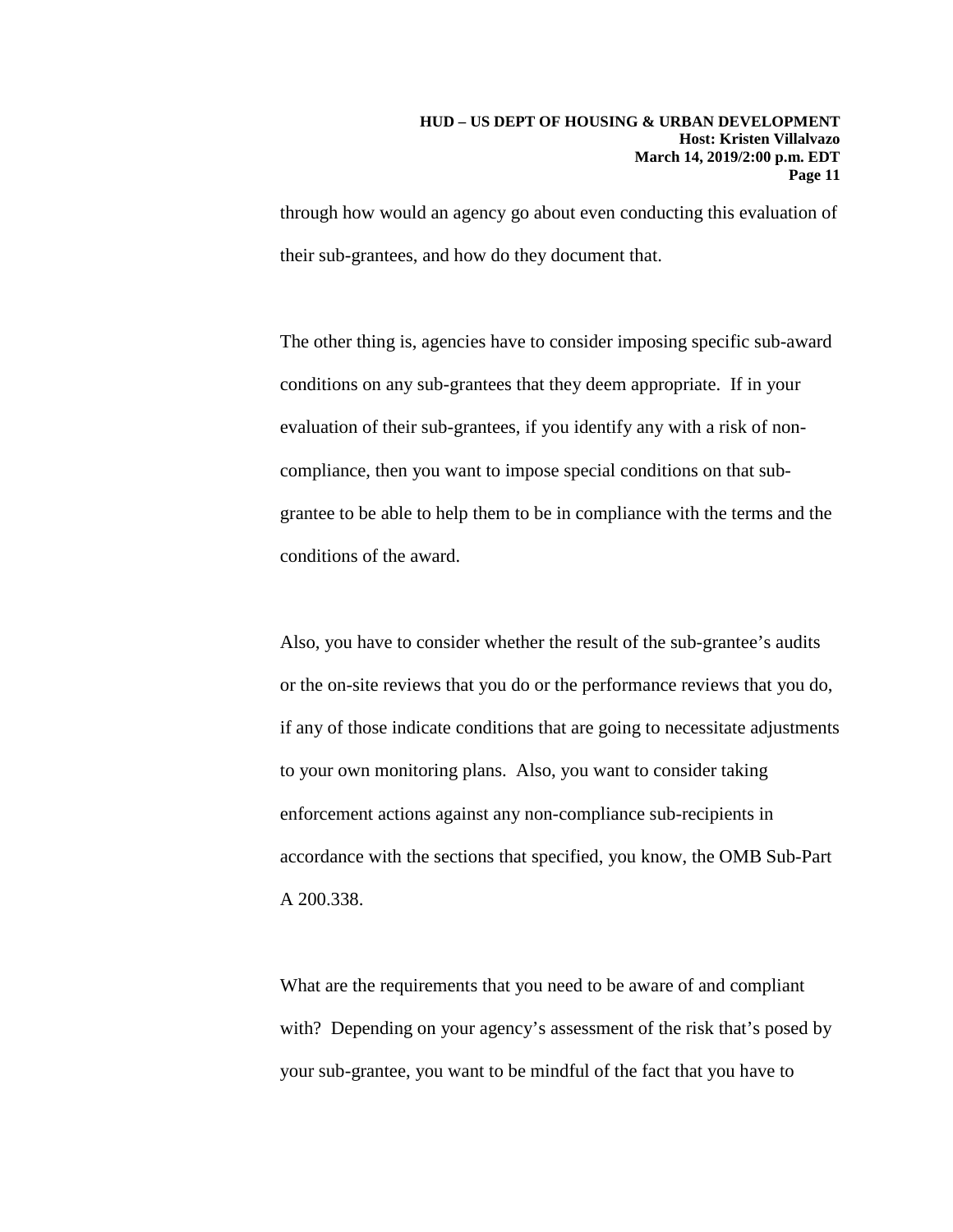adjust your monitoring procedures accordingly. Some of the recommendations from the Uniform Guidance, the first one is that if your sub-grantee poses perhaps a lower risk, then you want to consider providing training and technical assistance to those types of agencies.

Another level of monitoring would include performing on-site reviews for sub-recipients. For other agencies you perhaps would arrange for Agreed-Upon Procedures of engagements, and that would be something similar to where an agency would request that HUD approve for your sub-grantees to receive a financial and administrative review, where we actually go onsite and review your agency's compliance with the financial requirements of the grant.

We're diving in now in the toolkit that we developed. The first thing that we'll want to talk about is the pre-award assessment. In developing the pre-award assessment, there were certain considerations that we had in mind so that we could develop something that would cater to parent agencies' needs. In the pre-award assessment, first, you want to make sure that you're using this to be able to determine whether or not subgrantees who are applying to your program are eligible. They have to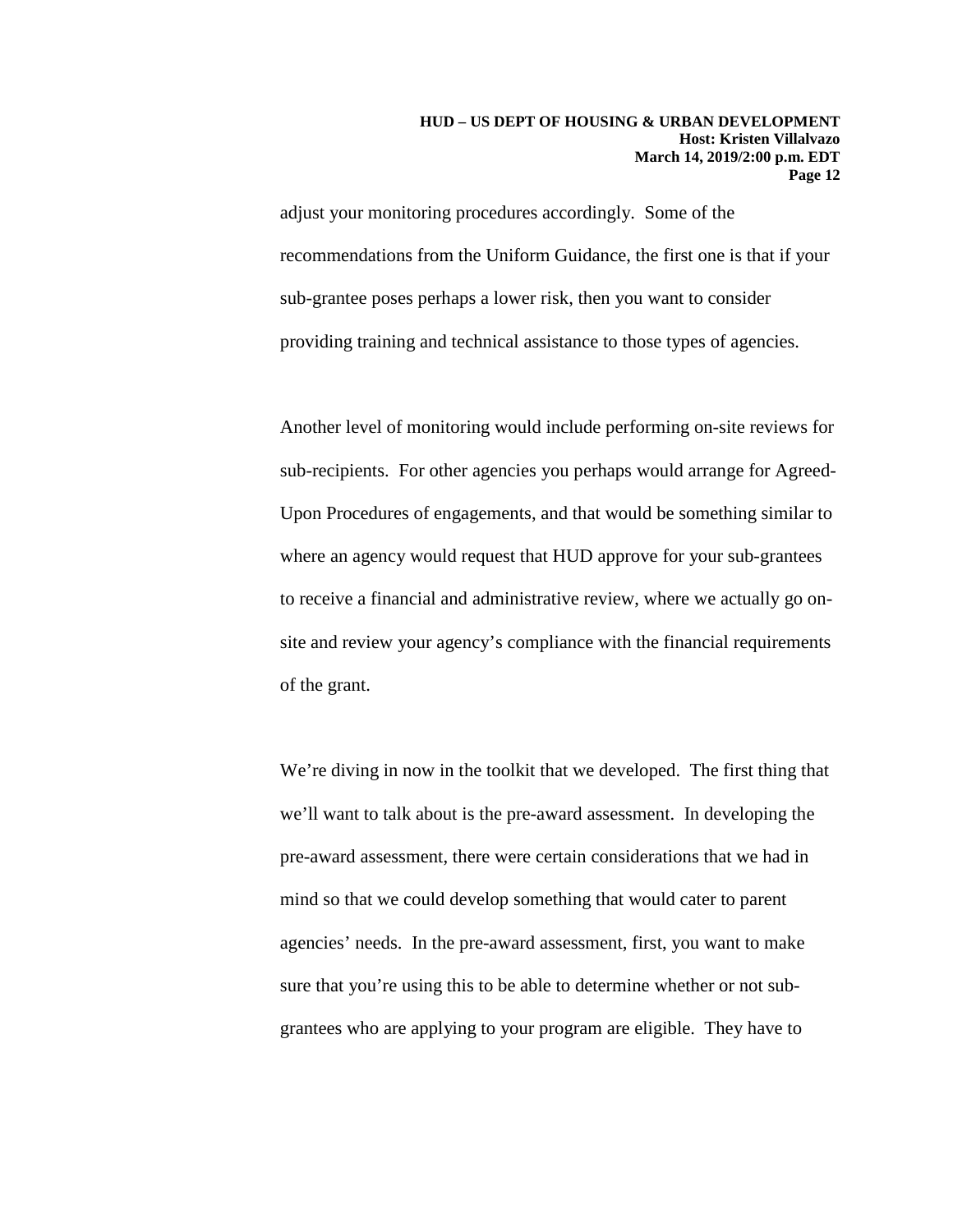meet the basic eligibility requirements to even be recipients and participants in your program or network.

Also, its purpose is to help you guys to assess the risks and the capabilities of your sub-grantees. You want to know whether or not they'll be able to perform under the grant financially or programmatically. Also, it will help you to identify any potential deficiencies so that you can then determine the level of monitoring that you're going to need to perform for that agency. Also, it will help you guys to identify the need for any technical assistance early so that you can plan accordingly.

In the pre-award assessment we have what a typical sub-grantee application should look like. We have six factors here. In the toolkit itself it goes into detail for each of the six factors, specifically what you'd be looking for. For example, on the application and the cover sheet, you want to make sure that they're putting their name, address and the contact information for the person who's going to be responsible for working with you. Also, a narrative of any proposed activities, because you're going to be reviewing that to see whether or not it's in line with the activities that are reimbursable for the grant.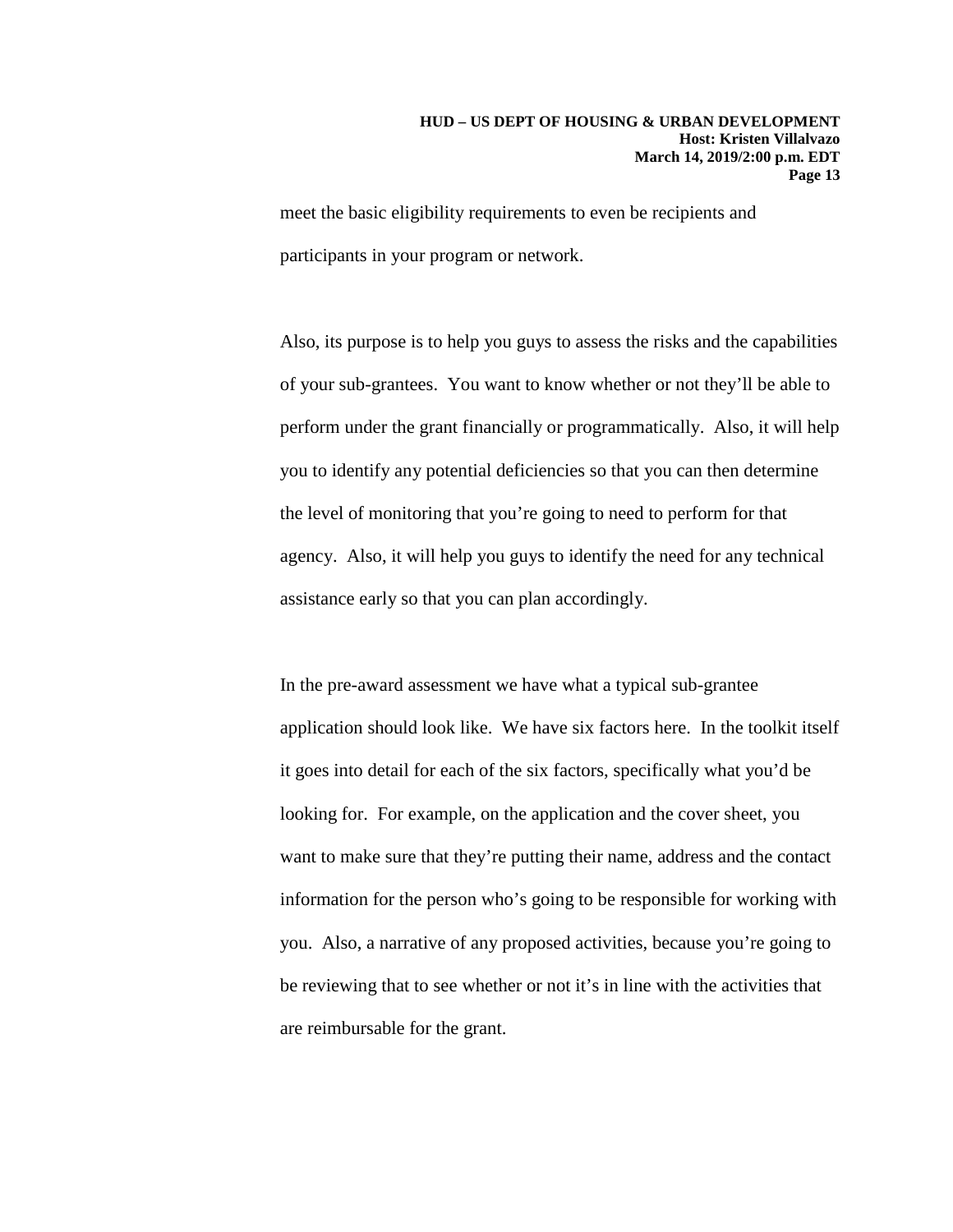Also, any needs that they'll be addressing, and the languages that they'll be providing services in, the modes of services, as well as any target groups. So in the toolkit itself it goes into detail as far as certain languages or modes of service and things like that, and how you would go about rating that information that they provide to you in the application.

Then you want to take a look at their financial capacity. You're looking at things like their audited financial statements, if they have single audit reports. The toolkit suggests questions and things that you would look at to determine whether or not the sub-grantee is able to perform financially under the grant, things like are they receiving leveraged funds from other sources, do they receive program income, and how would that impact their housing counseling program, and how would you make certain assessments based on that information that they provide to you.

Also, we include information as far as their implementation schedule, what are you looking for when they send you that. Does it line up with their proposed activities, as well as the number of housing counselors they have on staff and the capabilities of the housing counselors that they have on staff?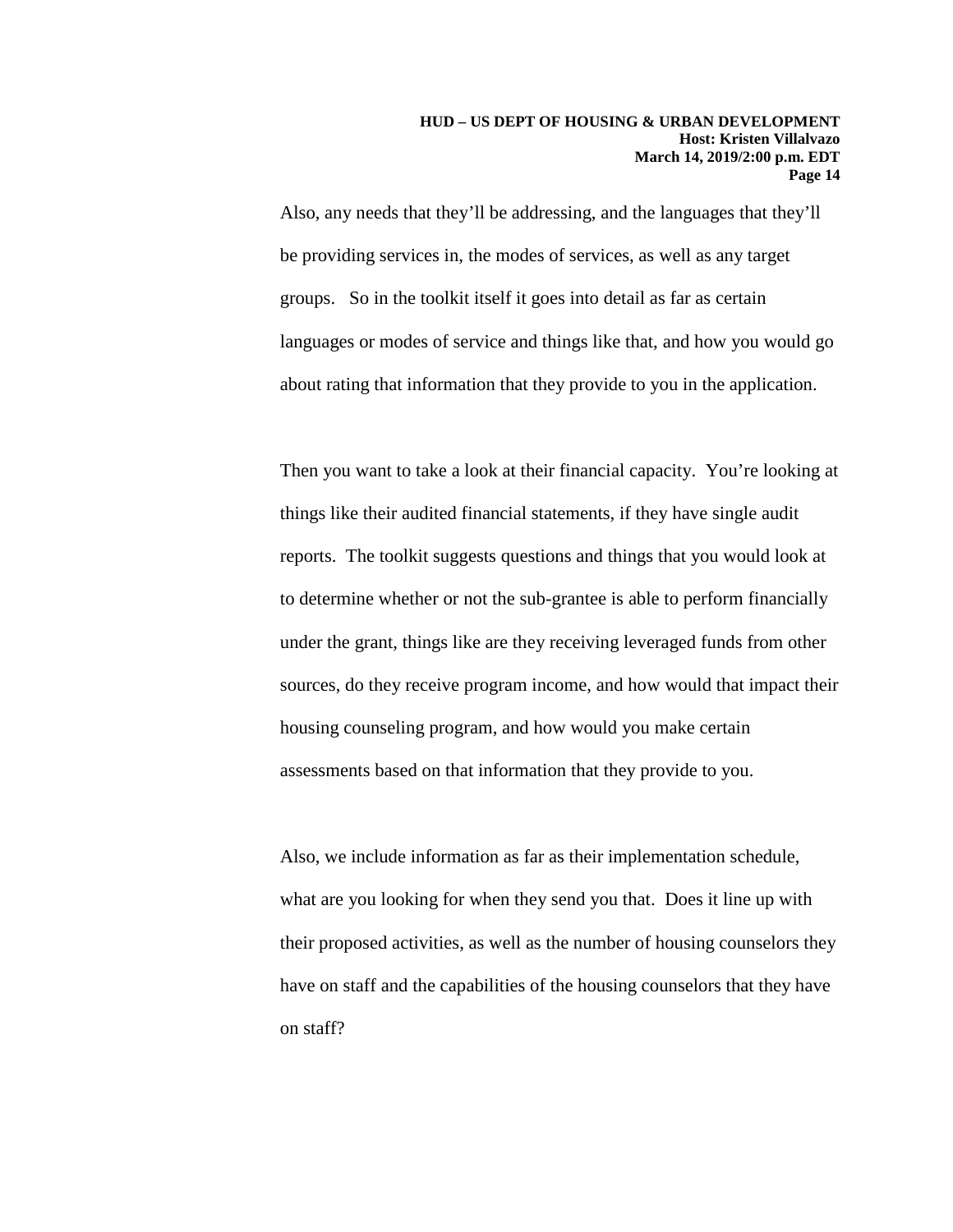You're also looking at their detailed budget, so you would ask them typically to send you a budget to see what all of their funding sources look like, and then also how they plan to spend the HUD funds. You want to make sure that whatever they would be sending to you at that point, that they're trying to use those funds for the purposes of the grant. Things that aren't eligible for reimbursement on the grant shouldn't be there, so you have an idea from the onset what are the typical costs that they would be submitting for reimbursement and if there are any costs in there that wouldn't be eligible, you could communicate that to them from the onset.

Also, you'd be looking at information as far as the staffing structure. So you're looking at how many housing counselors they have, what are their past experiences, are they qualified for the job at hand based on the narrative of proposed activities that they provided to you.

Also, a narrative of how the applicant plans to maintain compliance with the HUD requirements, because of course these agencies have to know that they're applying to be sub-grantees of the Office of Housing Counseling program and there are certain terms and conditions that have to be met. So in them providing to you a narrative of how they plan to do so, that further gives you an understanding of whether or not the sub-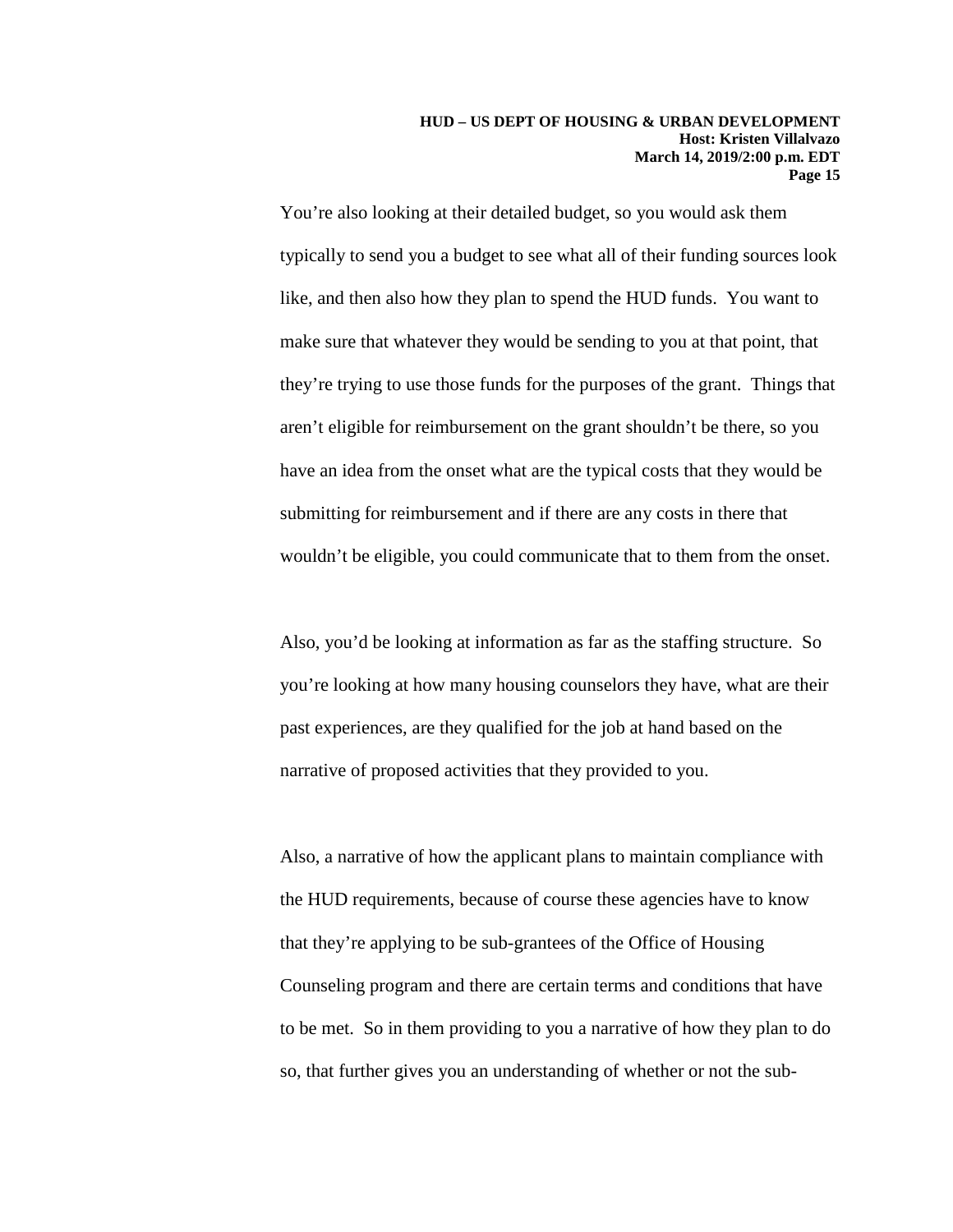grantee would be a fit for your program. The toolkit that we've created, it includes all of this information and some considerations that you want to keep in mind as you're reviewing the application from your potential subgrantee.

Some of the things that we think you should consider as you're conducting your pre-award assessment, you want to think about whether or not the proposed plan addresses an established need. Who are they planning on servicing? What types of housing counseling services are they planning on providing? Also, you're looking at the staff, to see whether or not they're qualified. Do they have the proper past experience? Do they have the proper certification? Does it line up with the activities or the services that they plan on providing? Have all of the major activities necessary to implement the work plan been identified? Do they spell that out for you in their application? Do you have a big picture of what they'll be doing with the HUD funds basically?

Does the applicant have the adequate fiscal and management structure to be able to comply with the grant? Sometimes you'll have an agency with just one person, or two people, and based on the work plan that they suggested, you can clearly see that they won't be able to fully perform the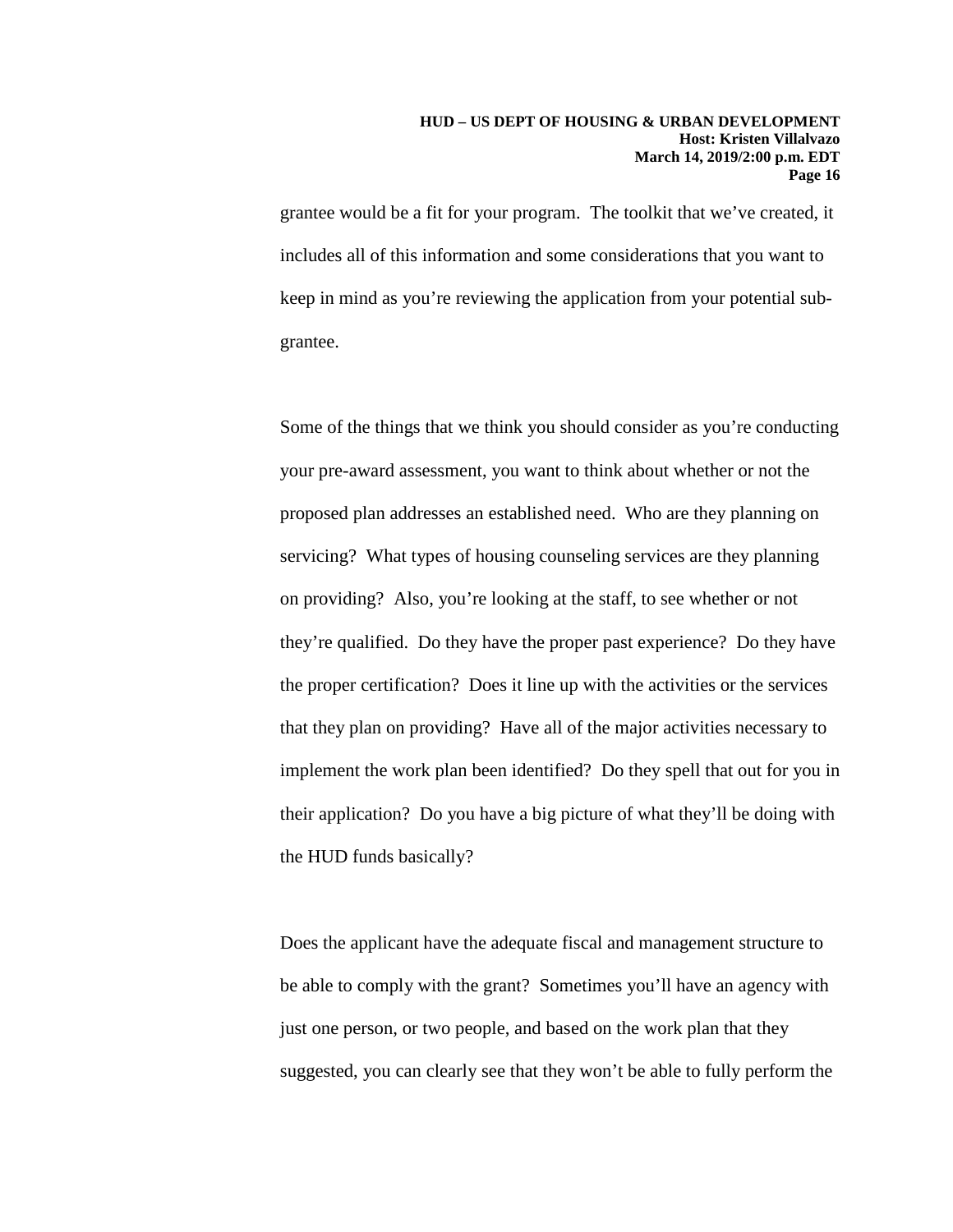services that they have stated in their work plan. But sometimes it's one or two people, and the work plan that they propose is reasonable based on just having two people on staff.

So based on the information that they provide to you, you want to consider whether or not it really makes sense. Do they have the financial capacity to do this, do they have the proper staff to do this and carry out their work plan?

So the pre-award assessment, there's also a section that we have where you're pretty much rating each applicant based on the application package that they submit to you. The first rating factor has to do with the capacity of the potential sub-grantee. One of the things that you would do is you're going to evaluate their readiness and their ability to implement the proposed work plan. You want to see, does this work plan make sense, and are the activities that they're proposing to perform, are they in line with the terms and conditions of the award?

Also, you're looking at expertise, again, of the housing counselors. You're looking at the languages and the geographic areas that they're serving, and things like that, to see if it all comes together.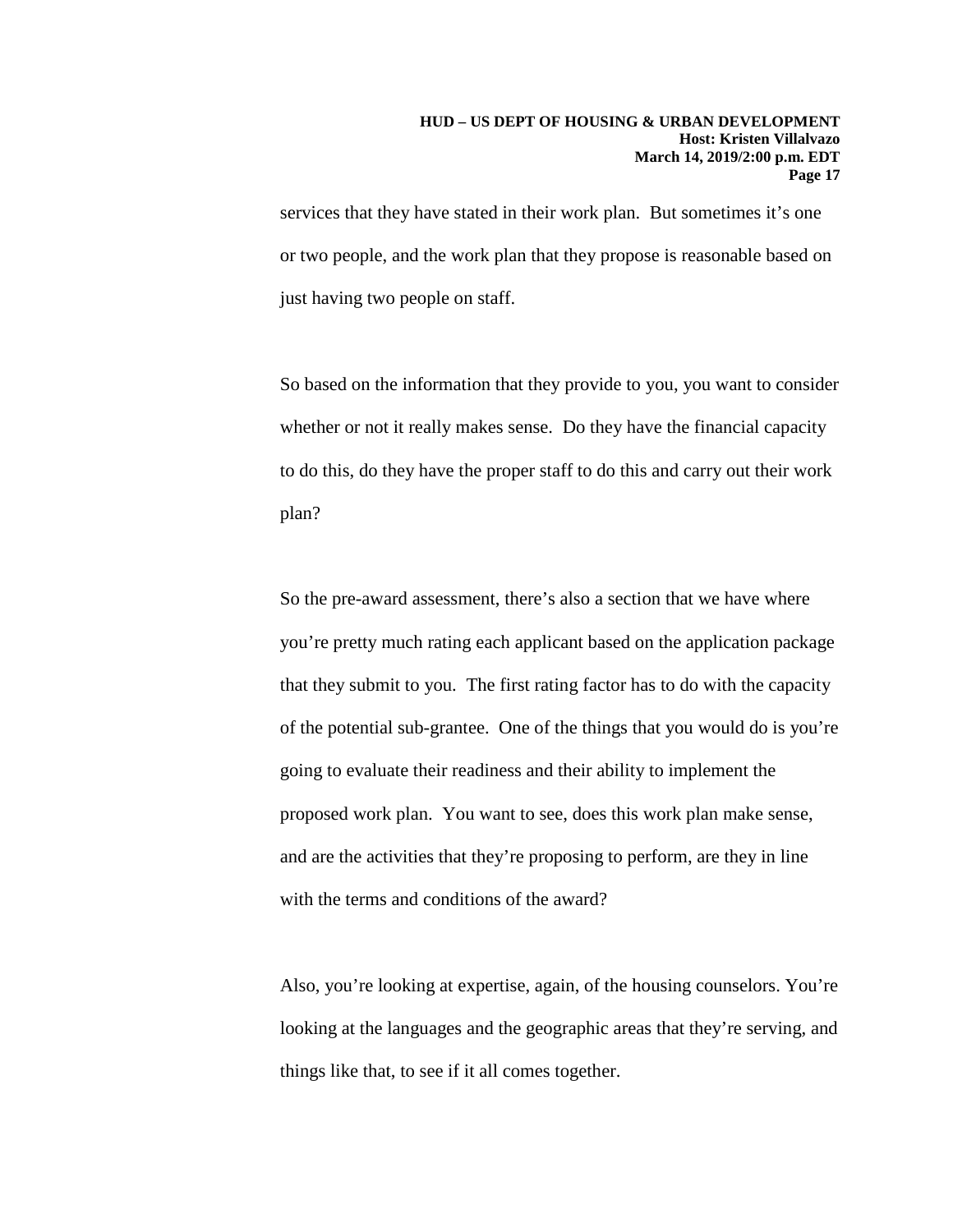Then you also want to assess any past performance and compliance requirements with the agency. If it's an agency that's been in your network for a while, or if they were in your network in the past and they dropped off but then they're coming back, you want to look at all of those factors.

The second rating factor that we have in the toolkit has to do with the needs. You want to look at the program need and the justification that they documented in their work plan. Also, you're looking to see whether or not it's going to benefit the target areas that they specified in their work plan, like any isolated persons or persons with disabilities, how do they plan on getting the information out to them and what accommodations have they made in order to do so?

You're also looking to see whether or not the work plan is going to align with the current NOFA when you're doing your assessment. So refresh yourselves with the NOFA requirements and make sure that they're in line with the NOFA priorities.

The third rating factor has to do with the soundness of the approach. You're taking a look to see the estimated number of clients that the agency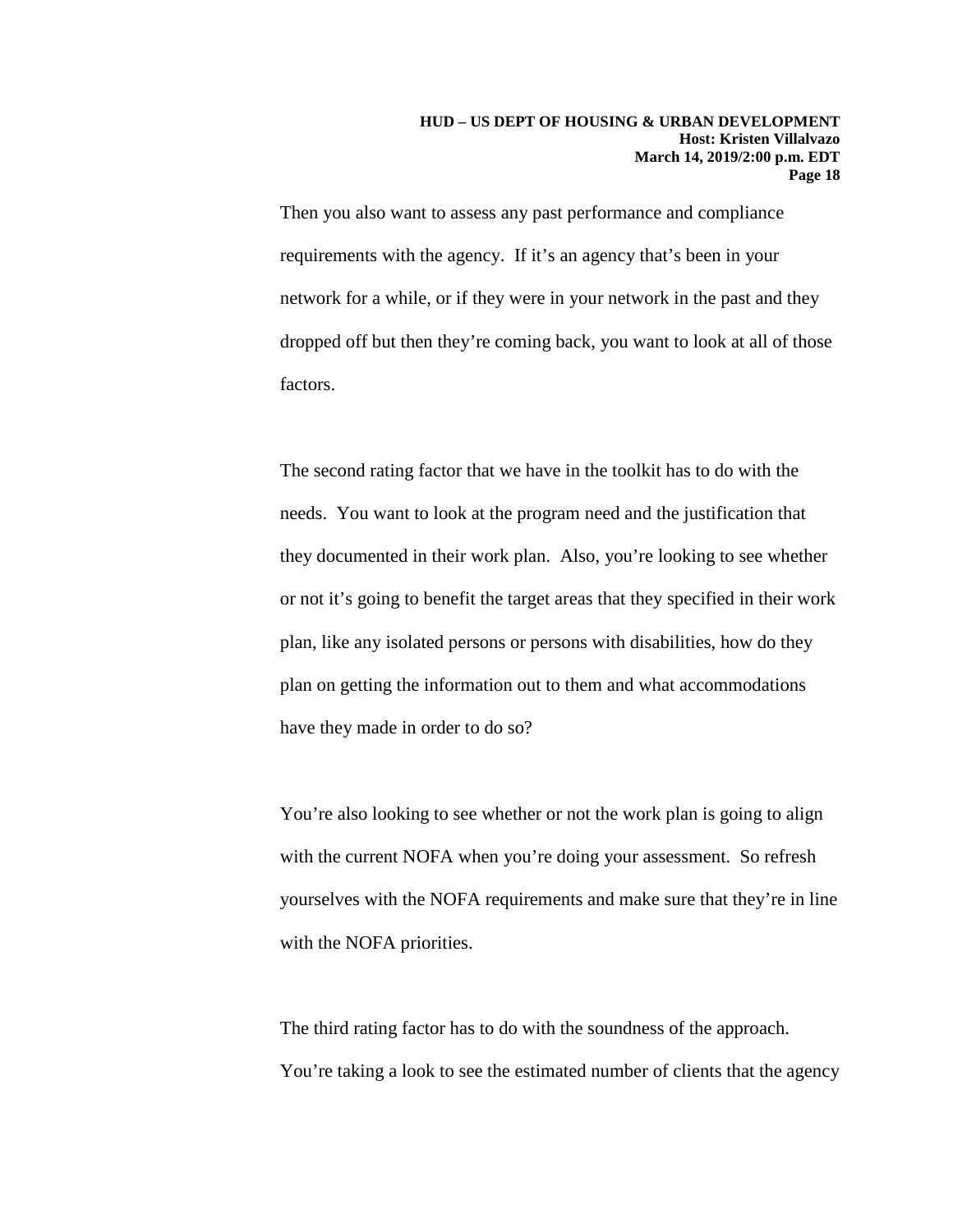is proposing and the housing counseling activities that are to be performed. You're looking at this in conjunction with the budget, as well as any oversight activities, and then you're seeing whether or not the approach that the agency or the sub-grantee is taking, if it makes sense, and if it appears as though, okay, yes, this is something that would be successful.

Rating factor four has to do with leveraged fund resources. You're taking a look at the agency's ability to obtain funding from other sources, so in the form of [audio disruption] or in kind, but you're looking at that information to see how this will help the agency to perform financially on the grant.

The fifth rating factor is how will they go about achieving results? What is the sub-grantee's method for measuring the performance of the program? How do they see whether or not they're on track? How do they track to see whether or not they are carrying out the tasks that they outlined in their proposed work plan? How would they go about doing that?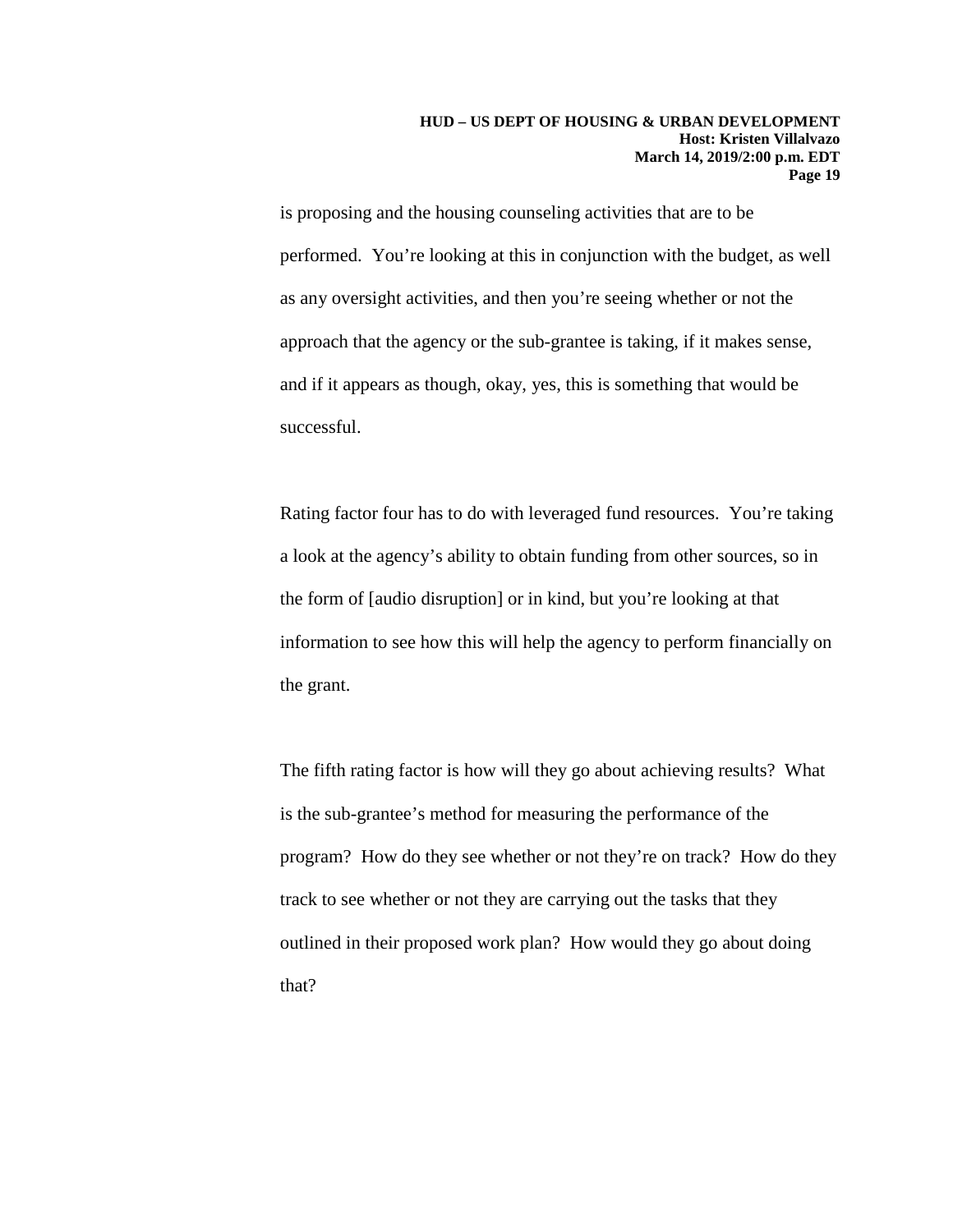Also, you want to see what is the agency's succession plan, if any, especially for the really small agencies, if something happens to the main person, would they be able to carry on? So you're taking a look at those things, and the sub-grantee's participation in any other HUD programs, because they may have other HUD grants, and then you may want to see how they did with those HUD grants. They may take HUD training, such as these webinars and things like that, so that they can familiar themselves, so those are some of the things that you would take a look at.

Then we also always recommend that you give bonus points, or in the toolkit we recommend that you give bonus points for timeliness and completeness of the application, because that's sometimes an indication of how the agency will perform throughout the life of the grant, as far as giving you timely reports or giving you reports that are complete. At the onset, once you send out what's required of them during the application process, if they're able to provide a complete packet, timely, then that's usually a good indication.

Here's an excerpt of the pre-award assessment form that we have. The form has over 50 questions, by the way, but we sectioned it by the different rating factors, so rating factor one had to do with capacity. So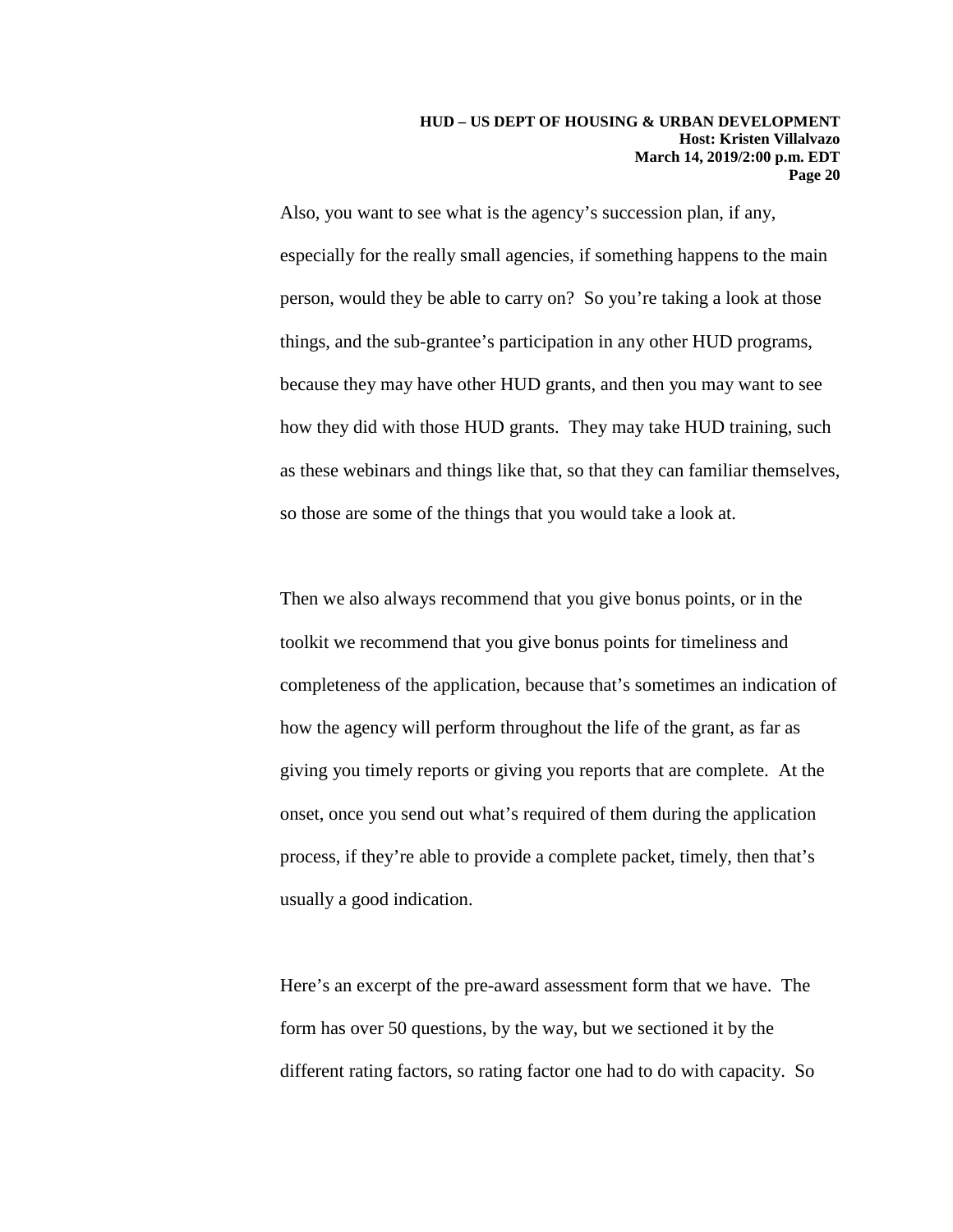you can see that we have questions relative to [audio disruption]. For example, question 1, "Have more than 60% [ph] of the housing counselors received formal housing counseling training in the past two years?" So you're answering that question, yes, no, or not applicable, and then you have the section for the comments. So for each rating factor, what you would do is you would answer yes, no, or not applicable, and then at the end of the assessment form, then you would direct tally to see how many yes responses you've received for each specific sub-grantee applicant to your program.

Again, we've [audio disruption] factors, and one has to do with capacity. The second would be need. Third, the soundness of the approach. Fourth, the leveraged funding. Five, achieving results. Then as I've mentioned before, we recommend giving them bonus points for complete and timely and authorized application packages. Then at the end of doing all of that, then you would do a tally.

As I mentioned before, the toolkit has 52 questions. The next section in the toolkit would go about how would you rate each question and then do a score for each applicant. We propose that 0 to 20 favorable responses would be rated as low; 21 to 35 would be rated as medium; and 36 to 52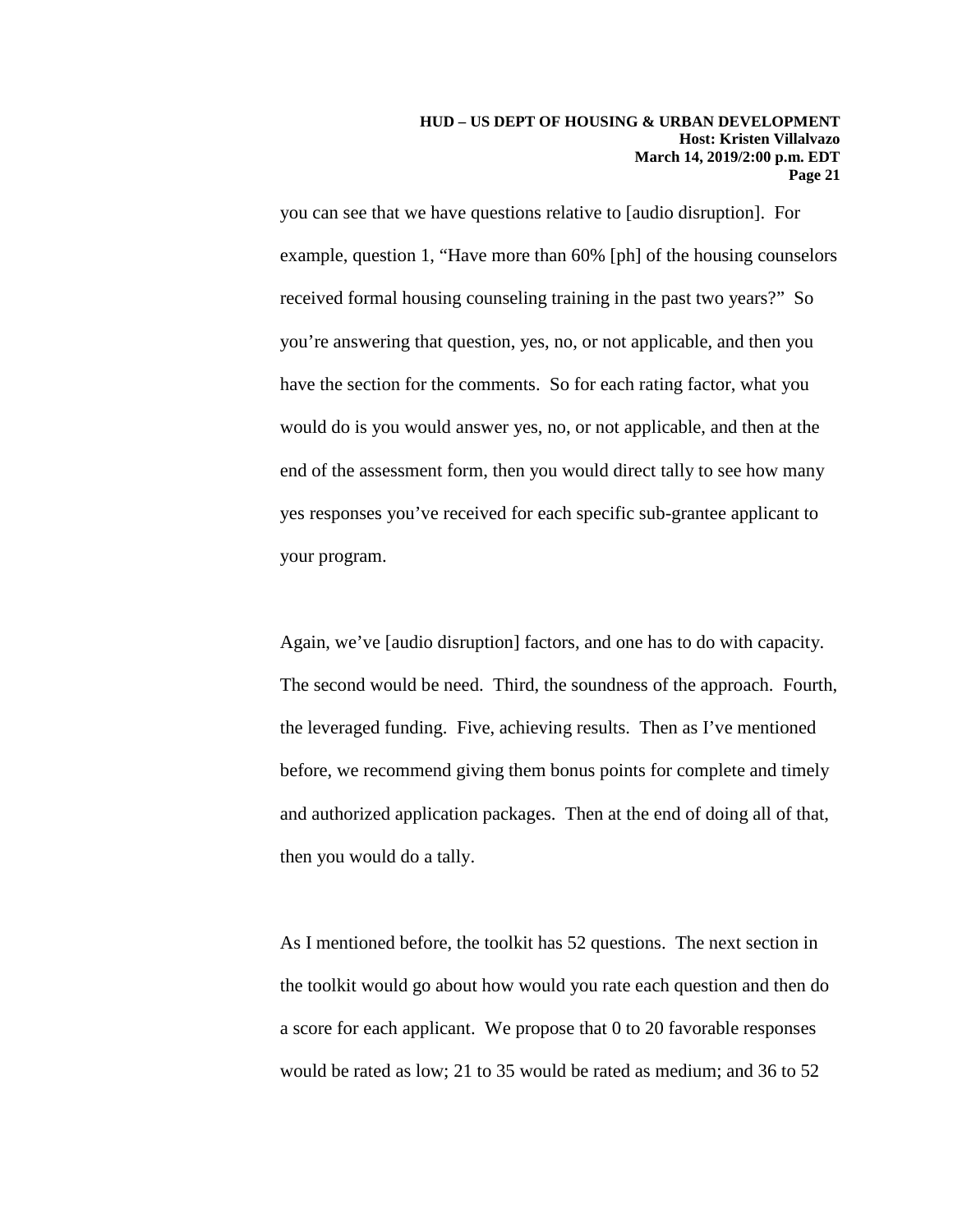would receive a high score. For those who scored low, then the application could be denied. The applicants that scored medium, you would award the sub-grant agreement, but then you would probably consider including special conditions in that agreement. For those who had a high score, then you would just award the grant with no further stipulations.

Please bear in mind that these are just guidelines for agencies as you're thinking about how you're going to develop your own methodologies for your sub-grantee pre-award and monitoring. This is just a basis for agencies to use as they're documenting their own methodology.

The second section of the toolkit has to do with the risk assessment. Remember a few slides ago we spoke about the Uniform Guidance and how it requires agencies to conduct some form of risk assessment to see how risky is the potential agency and seeing whether or not they'll be able to comply with the terms and conditions of the grant. So in developing this section, we looked at similar federal programs. We also looked at the HUD grants and tried to determine what the areas of importance were for this grant and what posed the most risk.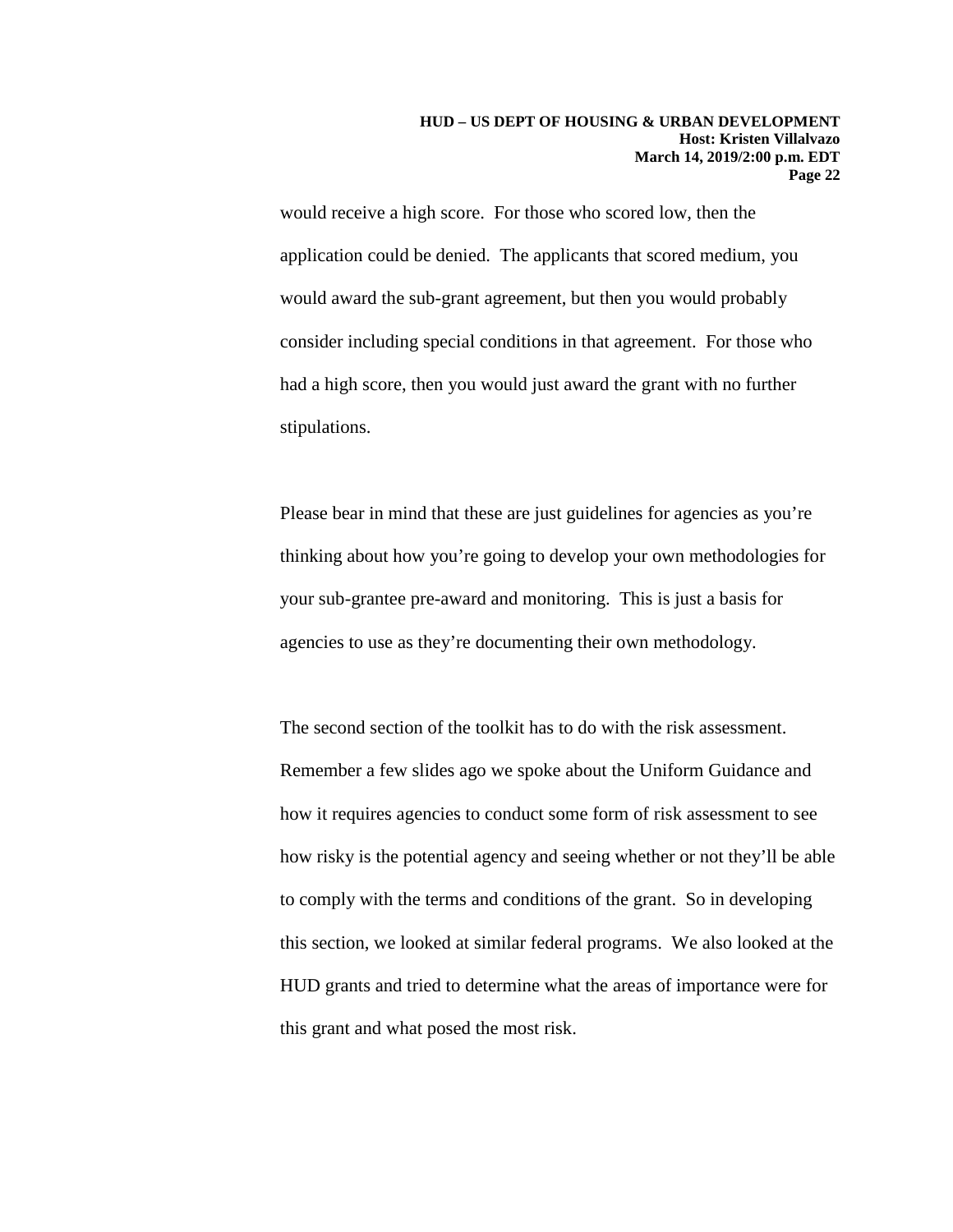The first risk factor that we have here had to do with a change in personnel. This is usually risky because a lot of times agencies have they may have turnover and once one person leaves then the new people who come on, they don't know what to do, they don't know the reporting requirements. They don't know what they have to do to do the drawdown. There aren't enough documented policies and procedures in place, so that the agency can continue in case a key person leaves the company. So that typically a key risk factor is the agency has had a change in personnel recently that would impact the housing counseling program.

So some of their considerations when doing this risk factor, and of course the toolkit has a lot more considerations, is would the change in personnel impact the sub-grantee's operation? Also did it affect their accessibility of program and financial data? We've had cases where there was turnover and the person that left, left with financial data, so they weren't able to substantiate certain costs. That is definitely important for you to determine in conducting the risk assessment.

Also, are policies and procedures in place for accounting for federal funds? Now, when agencies have strong policies and procedures in place, it helps them out a lot because if there is turnover, then the new person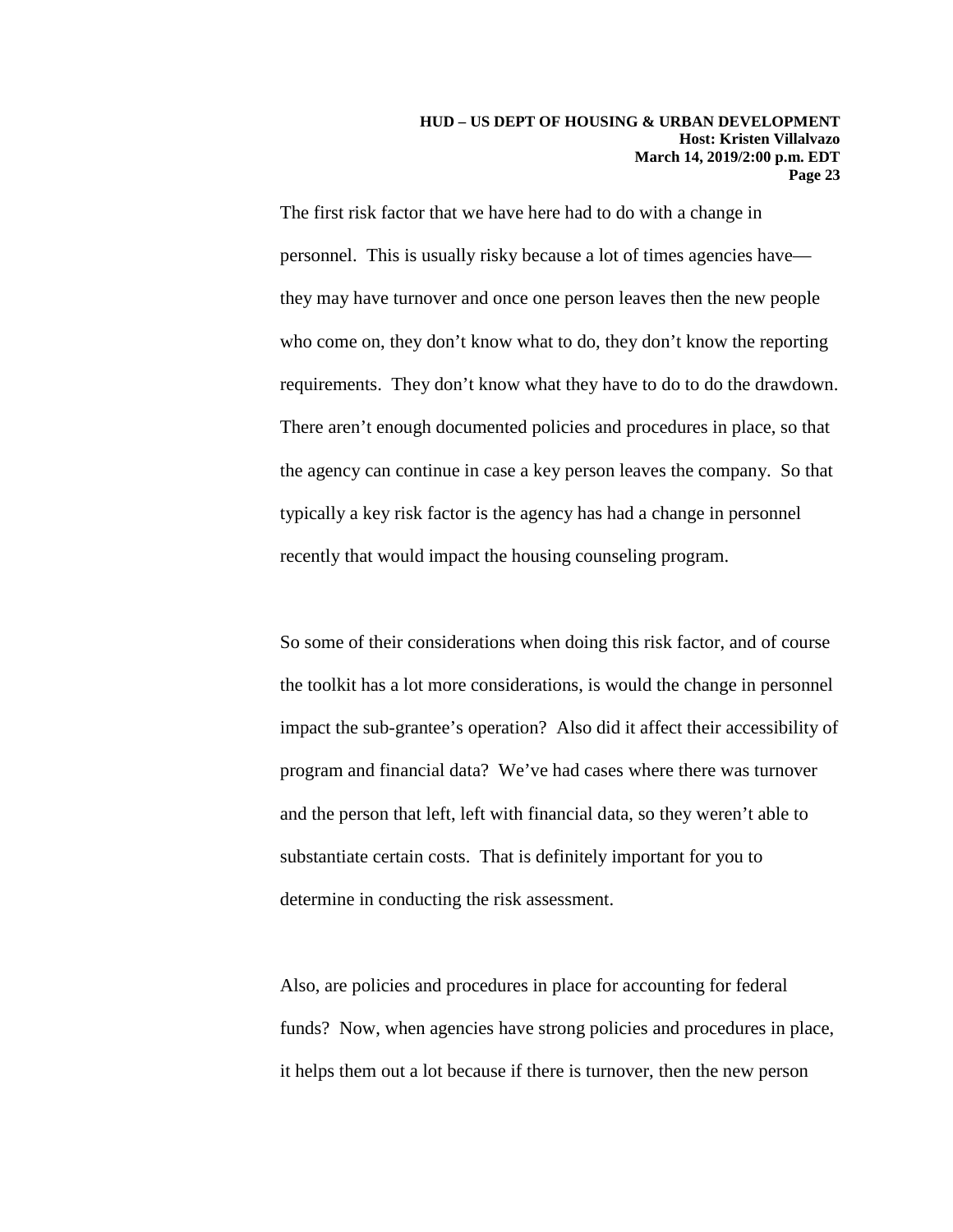who comes in can just read the policies and procedures and they'll pretty much know exactly what's needed of them. That's definitely something that would help in considering this risk factor.

The second risk factor has to do with audit findings. You want to take a look at the audit report that they submit to you and see whether or not there are any audit findings in there that could potentially impact the housing counseling program. Some of the things that you want to consider, you want to see, did they get their audits done timely? If they had a single audit, did they submit it to the federal clearinghouse timely? Also, did they have it readily available for your review, or did you have to keep hassling them in order to get it?

When you look at the findings specifically, were there any question costs? Were the question costs related to another HUD grant, since they haven't received this one as yet? Or, if they've had it in the past, you want to look at that as well to see if they had a finding there. Then if they had findings, did they resolve those findings timely? The corrective action plans that they developed, did it specifically address the findings that happened?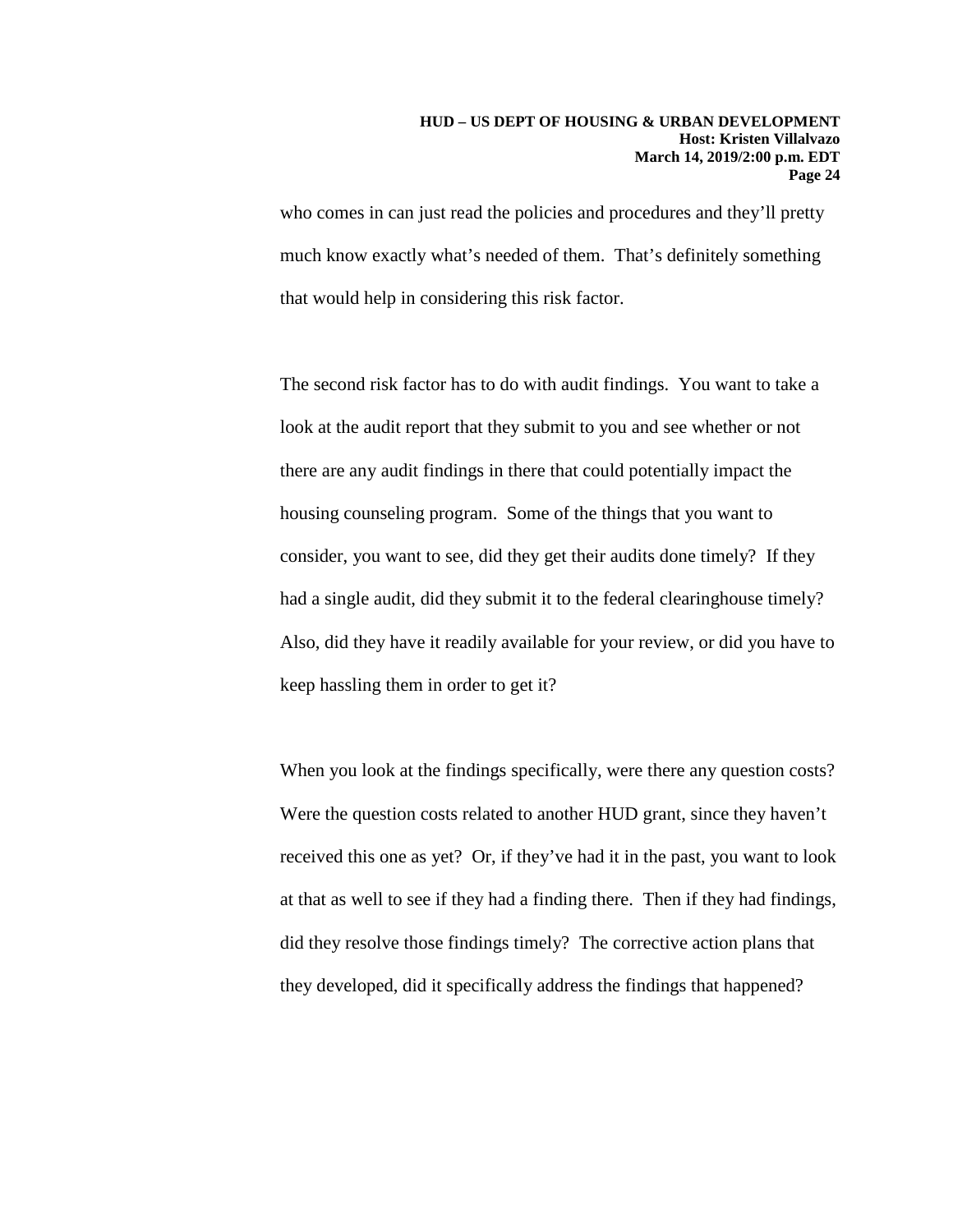We have had agencies that had findings in their audits that, the findings were not related to the HUD grant or the HUD grant program per their audited financial statements. However, the nature of the finding or the root cause of the finding, it was such that it actually affected the HUD grant because the deficiency that was noted there during the audit of their financial statements, it just impacted the additional grants that that agency had.

So these are definitely important. Even when you're reviewing their audit reports, if there's no specific audit related to the HUD grant, you just want to think about the nature of the findings to see whether or not it could potentially impact the HUD grant program, especially as it may relate to internal controls. I've seen a lot where a breakdown in internal controls impacted the HUD grant, even though it wasn't identified as a finding specifically on the audited financial statements. But the breakdown of the internal controls, it actually did impact the HUD grant, when we conducted our review.

The next risk factor has to do with timely financial reporting submissions. If this is an agency that you had in the past, did they submit their financial reports to you timely for review? And if not, did they request an extension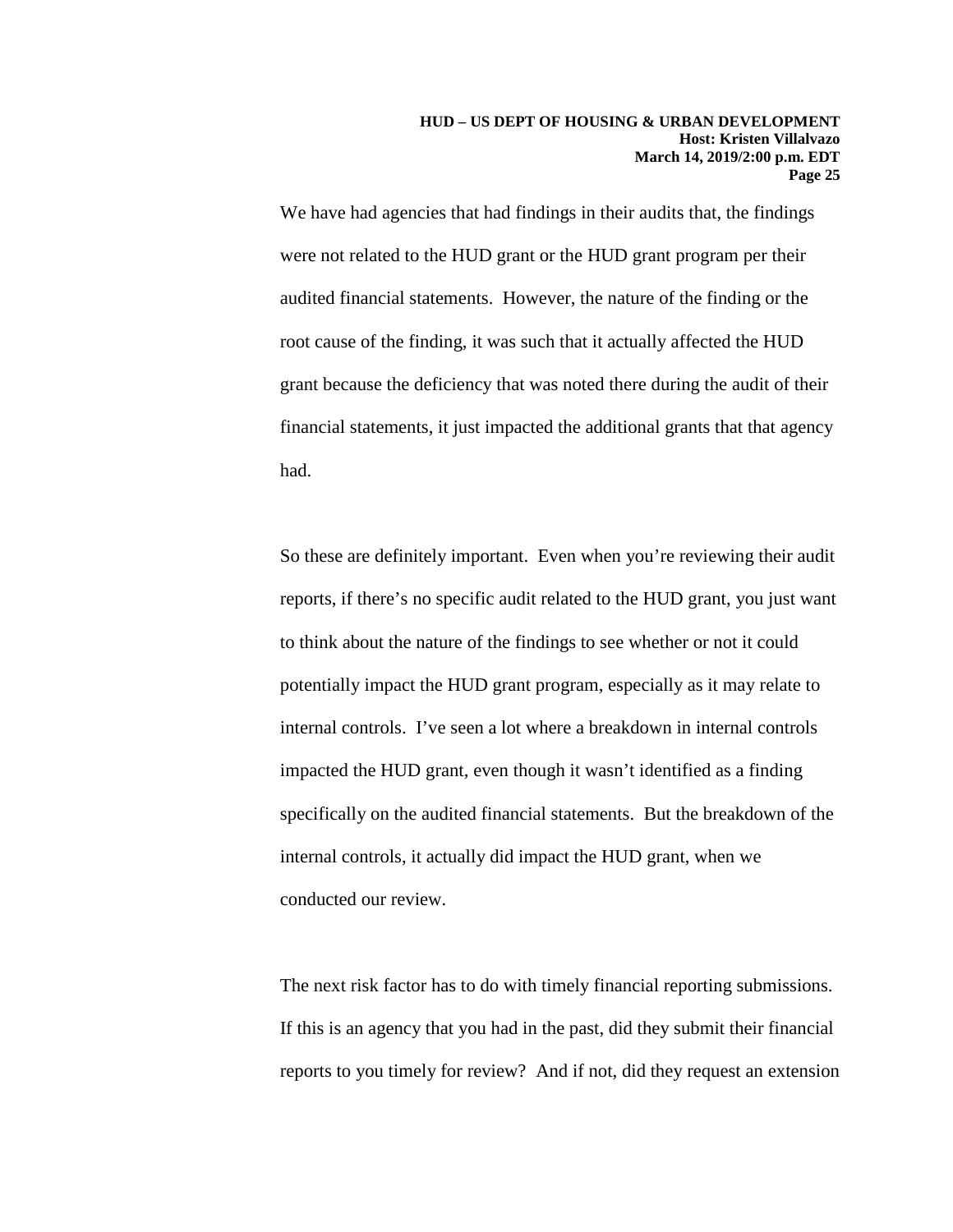before the quarterly financial reporting due date, and did they do so in writing? That can indicate whether or not an agency will be problematic or even if they know the requirements for the grant, because you know the HUD grant agreement, if a report is going to be late, then they have to request an extension due date from their HUD POC at least 30 days out, so that the HUD POC will be aware.

We do trust that you communicate that to your sub-grantees as well. If they're going to be late with their reports, they should be communicating that to you and letting you know that they won't be able to report on time, and so that you can grant them an extension. Also, if you have subgrantees in the past that were problematic in submitting quarterly financial reports to you, that could be an indicator as well as a risk.

The fourth factor we have has to do with any errors or omissions in the quarterly financial report. You want to see, are they doing these reports in conjunction with payment requests? Are the reports complete and accurate and authorized? Does the sub-grantee has an established accounting system with effective internal controls so that they can account for the grant properly? These are some of the things that you want to consider as you're conducting your risk assessment.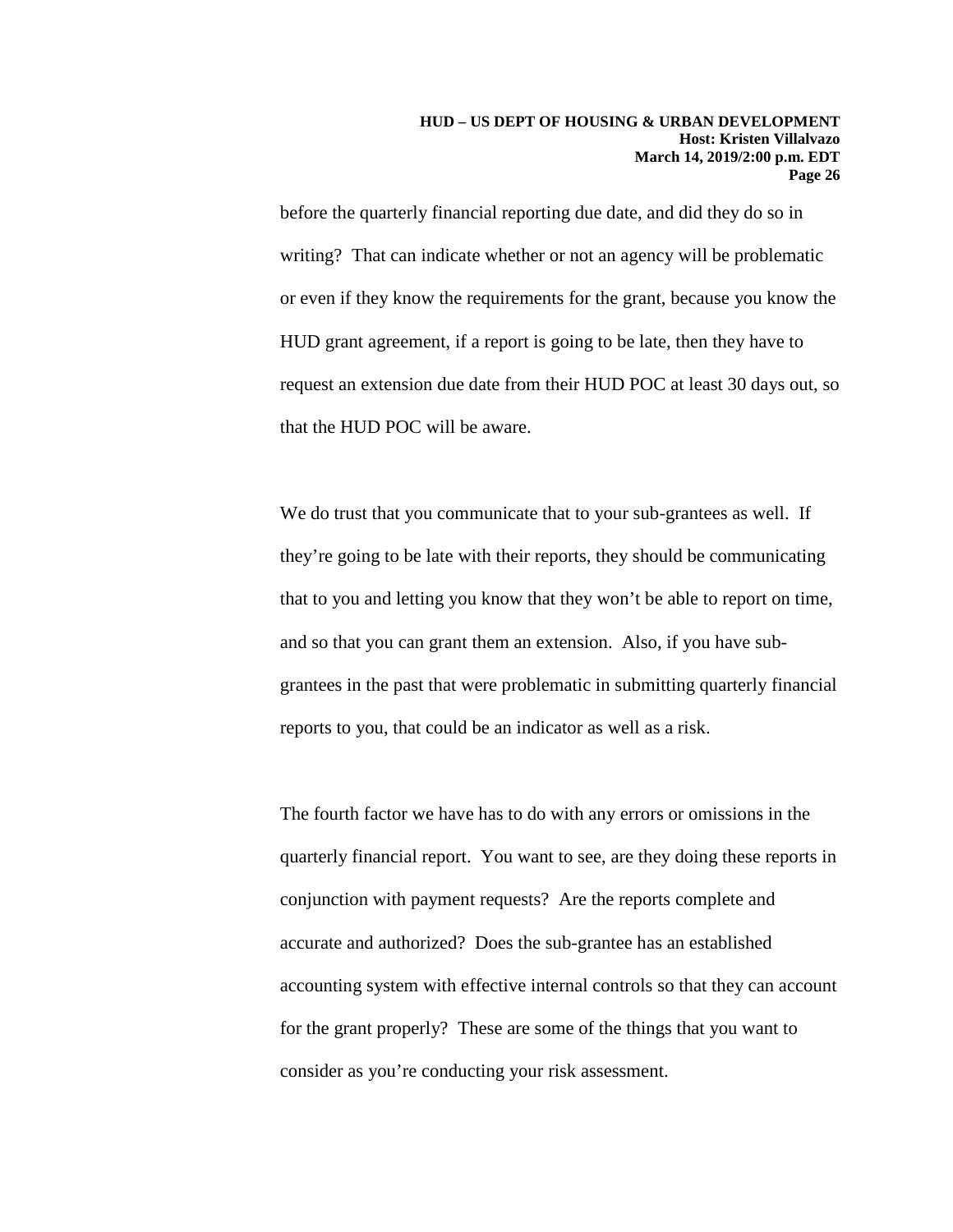The fifth factor has to do with the performance reviews. If it's a past agency, did they receive a performance review in the past two years? If so, were there findings? If they had findings, how did they address them? Did they develop corrective actions timely, and not only developing the corrective action plan, was that plan implemented properly? Also, do they have repeat findings year after year after year? That's also a risk factor to consider.

The sixth risk factor has to do with public relations. Is there anything that's going on with the agency, maybe some legal concerns or potential bankruptcies or anything like that? Is there anything like that that could potentially affect the program? So you want to consider any external factors that there may be in doing your risk assessment for the subgrantee.

The last risk factor has to do with new sub-grantees. Is this an agency that you have never worked with before and they've never received a HUD Office of Housing Counseling grant? Then these agencies are typically risk because they don't know what to do, so they may need some additional training to say, okay, these are the reporting requirements, and not only are these the reporting requirements, but they also need help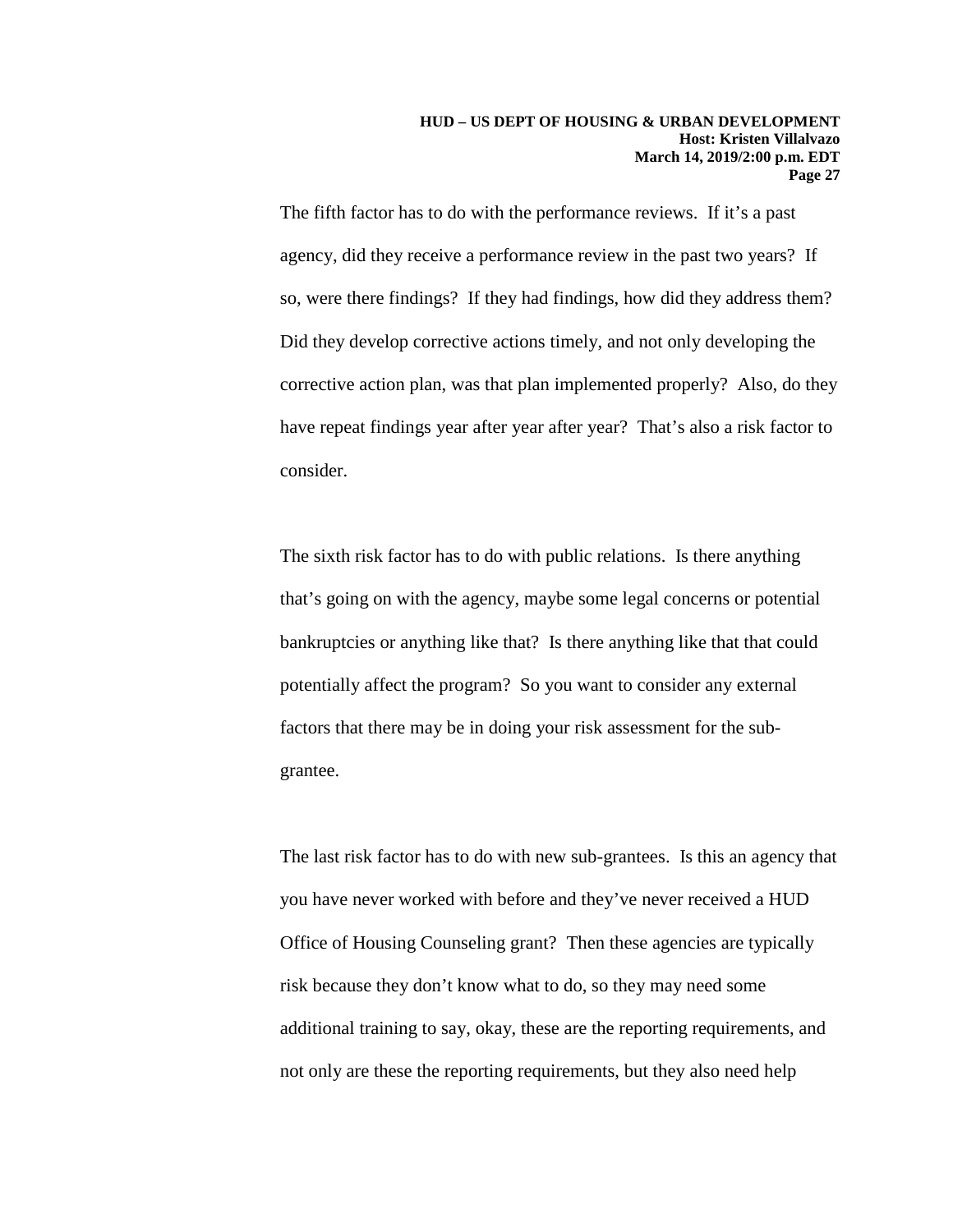developing the templates, and they also need training on what source documents to maintain on file. So that's why this one is a big risk factor as well.

So you want to ask and find out, have they received training offered by HUD or HUD contractors related to the grant, so that they'll be aware of what those requirements will be.

Once you come to the risk assessment, there's a tool in Excel that we've created for how you would rate each agency. We have the seven risk factors here, 1 through 7. The first one being whether or not there's been a change in personnel in the past year, or were there any unresolved or repeat findings in their audited financial statements. The third being the submission of their financial reports. The fourth, were there any omissions or errors in their financial reports? The fifth has to do with the performance reviews, and if there were findings. The sixth, were there any negative public relation impacts? And the seventh would be whether or not they were new to the program.

After you've conducted your assessment, and of course the toolkit gives you where you would document regions for making a certain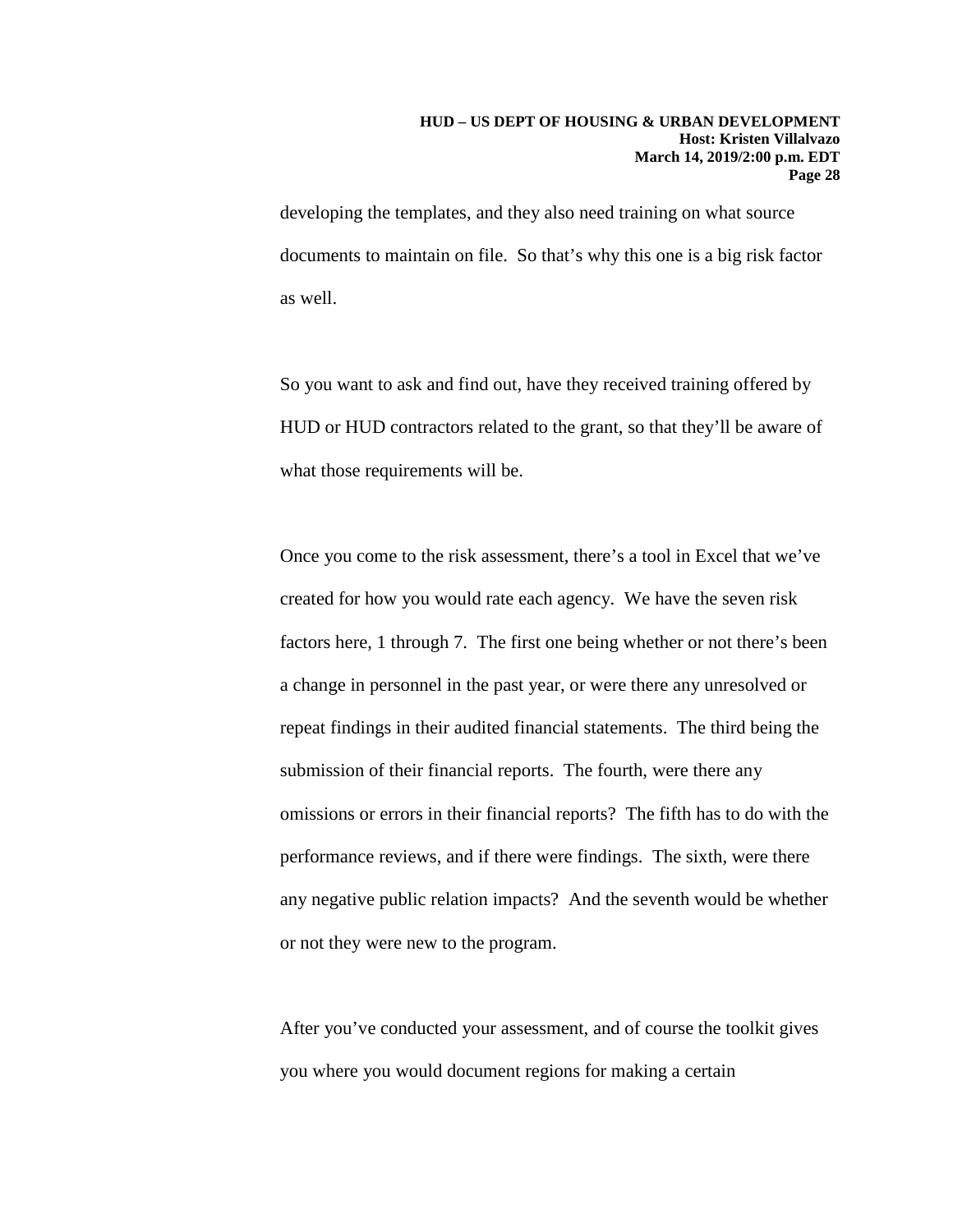determination, you would determine whether or not it's a risk factor [indiscernible], and you document that here in the Excel file. Based on the total yes scores, that, yes, this area is a risk, then you would get a yes score total at the bottom.

Another tab has to do with how you would go about determining whether or not they're low, medium or high risk. Remember, there are seven questions, and you would rate each of them to say whether or not, yes, it's a risk factor for this agency and then you would tally them up 1 through 7. So for agencies that only had a tally of 2, then they would be the low risk, and for agencies that had 3 to 4 yeses, then they would be the medium risk, and for agencies that had 5 to 7 yes responses, then they would be the high risk.

Down at the bottom half of the screen, for the low risk, you could recommend that, okay, for this agency, we deem them low risk, we'll only do desk reviews. For the agencies that have been deemed medium risk, we'll do on-site reviews, and then you can determine how frequently you want to go on-site to do that review. Then the ones that are determined to be high risk, then you can request from your HUD POC that that subgrantee receive a financial and administrative review from HUD.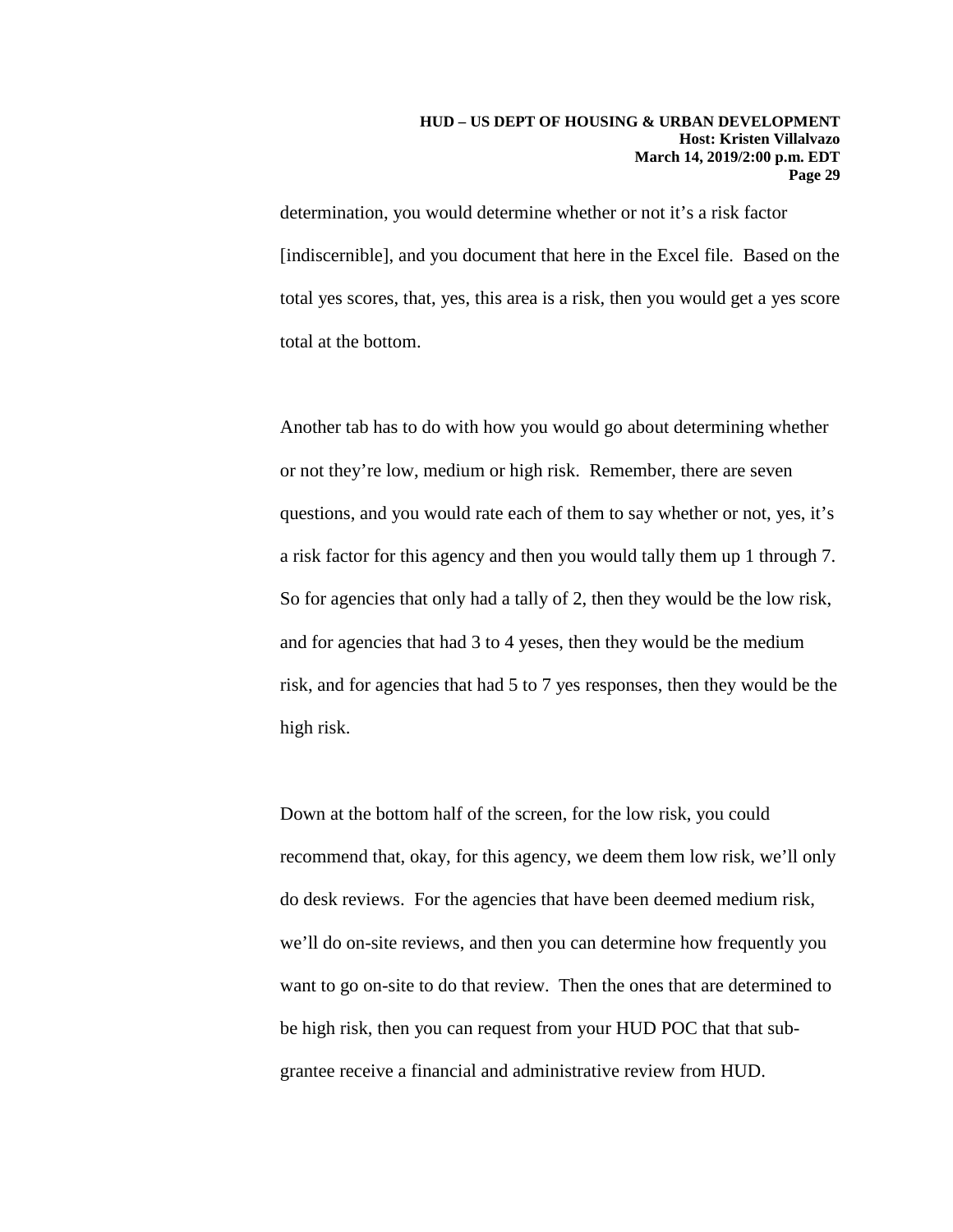Then in the bottom section, then you would talk about your recommended strategy, based on the review that you did, these were the risk factors and this is why we think that for this agency they should get a desk review or on-site review or a financial and administrative review. Again, this is just a template and it is just a guide for agencies who are developing their own sub-grantee award and monitoring process. This is just to help you guys to think about how you could go about looking at the different risk factors, how you would score them and how you'd make the determination for how you will monitor them throughout the process.

Remember I mentioned that in the toolkit we have procedures for conducting desk reviews, now because of the fact that the desk review procedures are just a concise version of the parent on-site review, we didn't create a section for the PowerPoint today for the desk review, because everything that you would do in a desk review, it's already covered here in the parent on-site review section. So this section, we'll go through briefly the parent on-site review process.

Typically, the [indiscernible] areas are the key areas that I wanted to mention today. For the general stuff, you want to see when you're on-site if there is a formal written sub-grantee agreement on file, because as you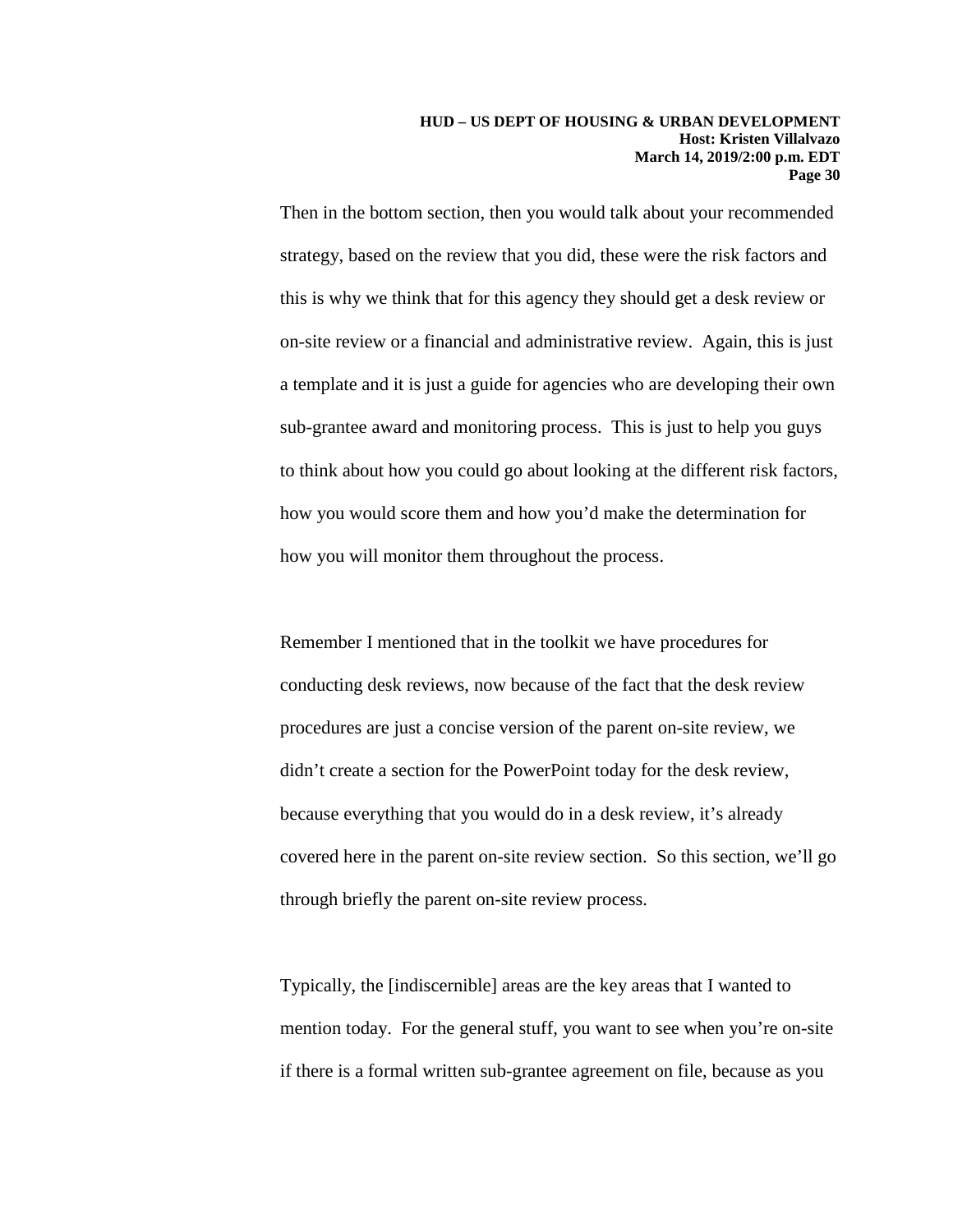may be aware, the Uniform Guidance does require that you have a written agreement for each of their sub-grantees, you have to have a contract on file or an agreement on file for the sub-grantee. So the sub-grantee should make sure that they're [audio disruption] and that is readily accessible.

Also, you want to see whether or not their agency profile is updated in the housing counseling system. If they sub-granted any part of the grant, it had to be approved by the HUD POC before they would be approved to do so. So you want to make sure that you're checking all of that information as well. Did the sub-grantee notify you as a parent, of any changes in personnel or contact information or the business environment within 15 days of change? That's just the general stuff that we guide you toward looking at when doing the parent on-site review.

Another section that is covered has to do with policies and procedures. We're helping you to think about the key business process areas that impact this grant. So it has to do with monies received and any disbursements related to the grants, how are they accounting for that, and how are those costs treated? The personnel activity reporting, what is their process for that? How are they making sure that the activities that they perform are chargeable to the grant? Do they have timekeeping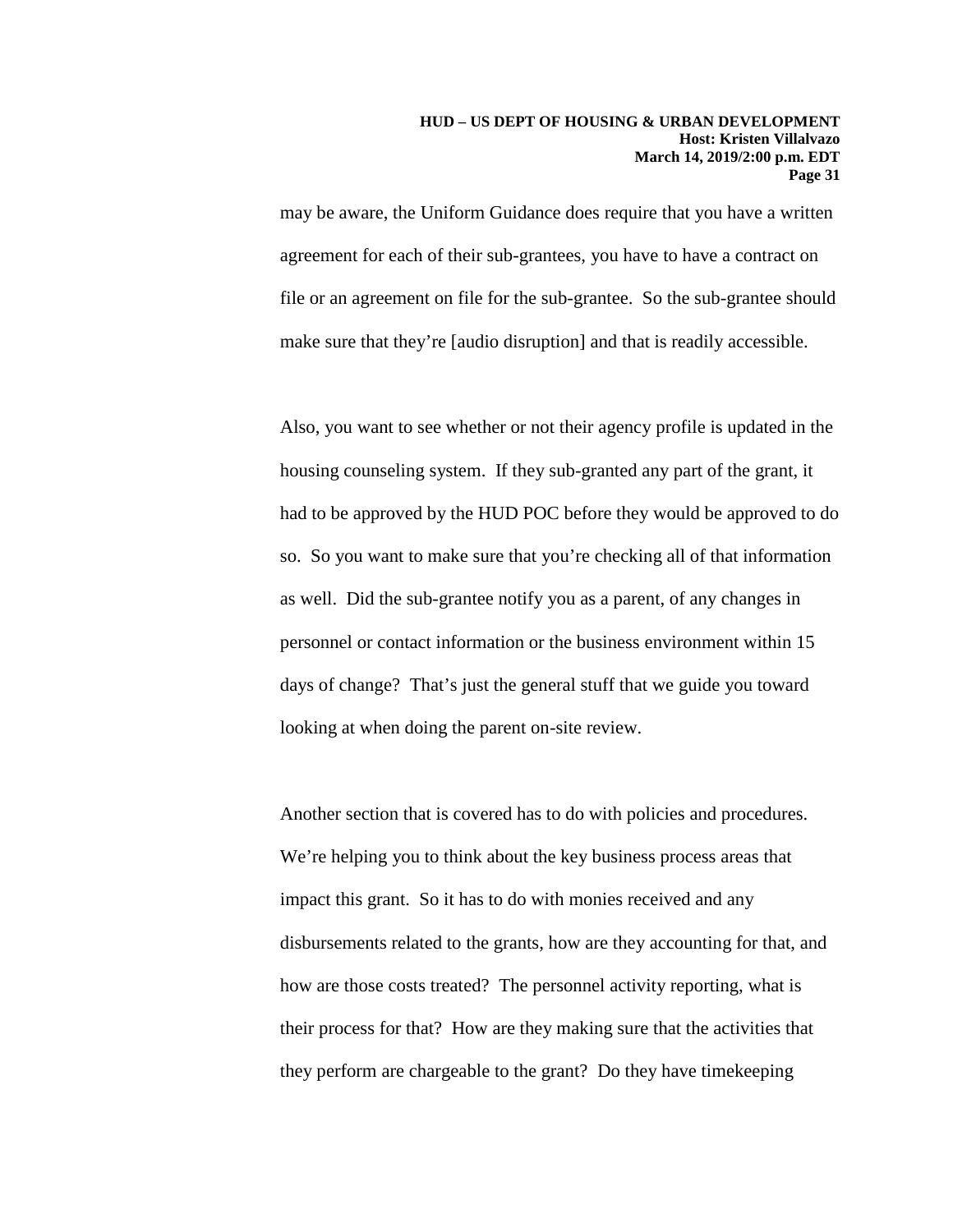systems in place? What's their cash management process? What's the policies and procedures for grant reporting? Do they know how frequently they need to do it? Are there specific templates that they need to maintain? Do they even know what the required elements of the grant report need to look like?

Also, you're looking at their policies for procurement. With changes that were made by the Uniform Guidance, now everyone has to have procurement policies and procedures. So you're looking at that to make sure that it meets the requirements of the Uniform Guidance.

As for indirect costs, you're taking a look also at if they're charging indirect costs, you want to see what their policy is. Is it the fact that they're using a negotiated indirect cost rate agreement? If so, you want to make sure that you're taking a look at it when you go on-site to make sure that they are following that agreement. Or, if they're going to be using the 10% de minimis rate, then they should have a policy regarding that as well.

Also, they should have policies for their accounting system. So the toolkit talks about what you're looking for when reviewing their policies for the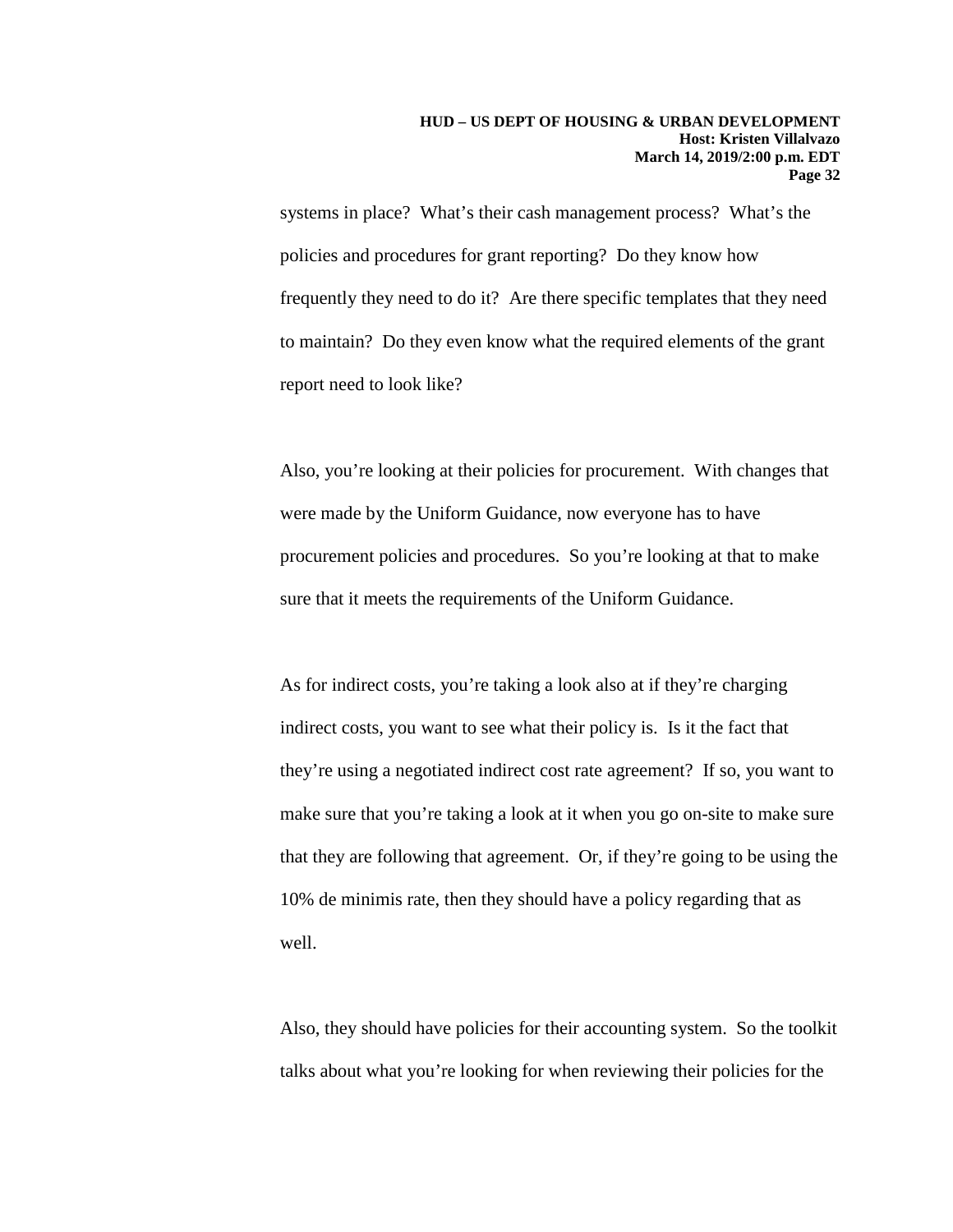accounting system, and that's pretty much making sure that your subgrantees have an accounting system in place where they can separate the HUD fund once they get the HUD grant and separate the transactions related to the HUD grant and run reports on that, and show cash receipts and the disbursements relative to the grant, and also any billing methodologies that the agency has as well.

Also, the toolkit talks about the supporting documents that are required for the different types of expenses. So you know that for salary and fringe benefits agencies have to have a timekeeping system or personnel activity reporting system in place that's capturing 100% of the activities performed by the employee.

Also, you want to make sure that your sub-grantees have a system in place, the activities that are being performed, they're identified in their personnel activity reporting system, whatever that looks like, because you have flexibility in what you can do for personnel activity reporting. So whatever the sub-grantee uses for that personnel activity reporting, it has to be such that one can come in and take a look at it, see a distribution of the activities performed by the employee, see how the agency allocates the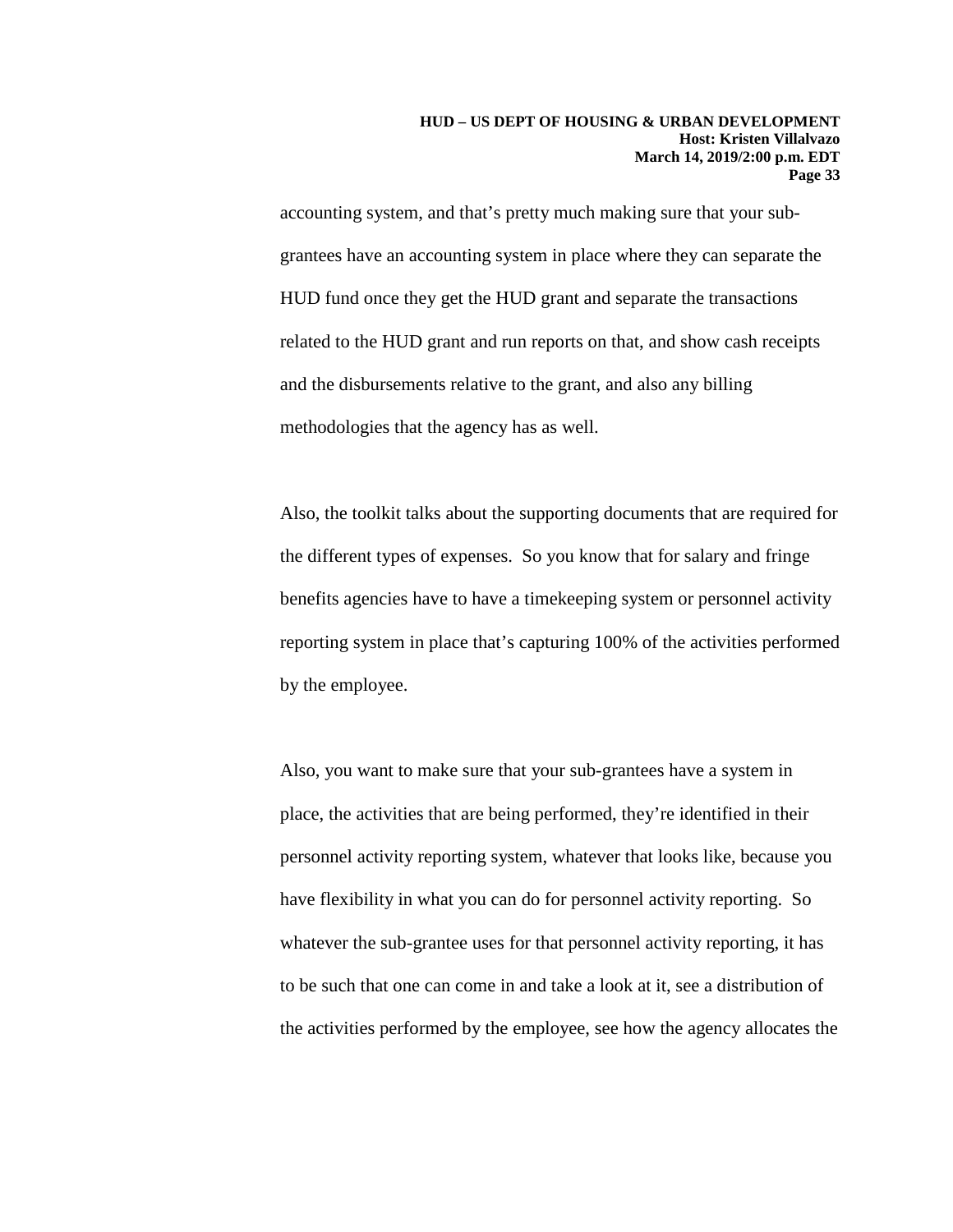work performed by the housing counselor, or whoever, and allocates the work performed to the HUD grant.

For any other expenses that they may have, you want to make sure that they have proper documents in place like invoices, proof of payment, purchase orders. If they're doing indirect costs, then you want to make sure that you're re-calculating the indirect costs properly, and any reporting that they're doing, it has to of course match up.

The toolkit, it guides you as you're performing these steps and conducting this review on-site or in your desk review, and it gives you guidelines for how you can do that. For the quarterly reporting, you want to be looking at their HUD Form 9902, their client management system information, the certification that's required of them, the narrative, are they filing reports timely, are all of the required elements included in the report? Things like that are what you would be looking for, and the toolkit gives you guidelines for how you would make sure that they're looking for the right things in the right places.

Also, timely submission of the quarterly financial reports. You're looking for variances between the budget and actual costs submitted for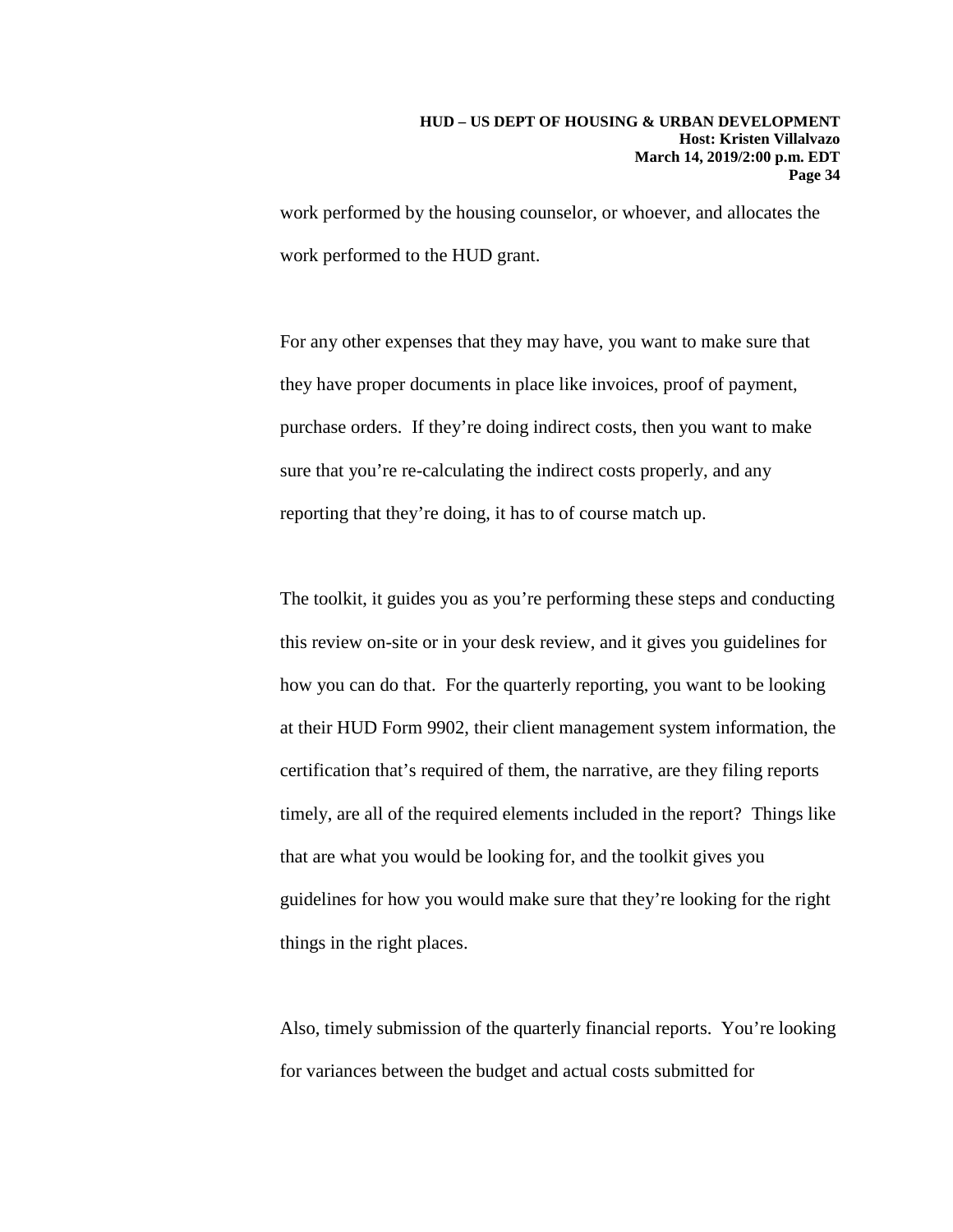reimbursement. You're looking for the breakdown or an itemization of actual costs incurred. You're looking at the staffing hours and you're actually doing recalculations of the hourly rates to make sure that what they charged you as a parent agency, it actually matches up with what they paid the employees.

Also, you're looking at authorizations and payment requests and things of that nature. The toolkit helps you to make sure that you're doing these properly and consistently, but if you have several persons at your company that are going to be doing on-site reviews, it helps you to standardize the process to make sure that if you have five employees who will be going out and looking at all your various sub-grantees, each five persons will perform the same procedures. So everything will be standardized.

Leveraged funding, you're looking at your sub-grantees, if they reported that they had leveraged funds, it kind of guides you as far as what you would look for there. You're looking at the policies and procedures that they have in place for how they account for leveraged funding, and the documentation that you need to look at to verify that they actually received it. And for program income you're looking at how they're tracking and accounting for program income in their accounting system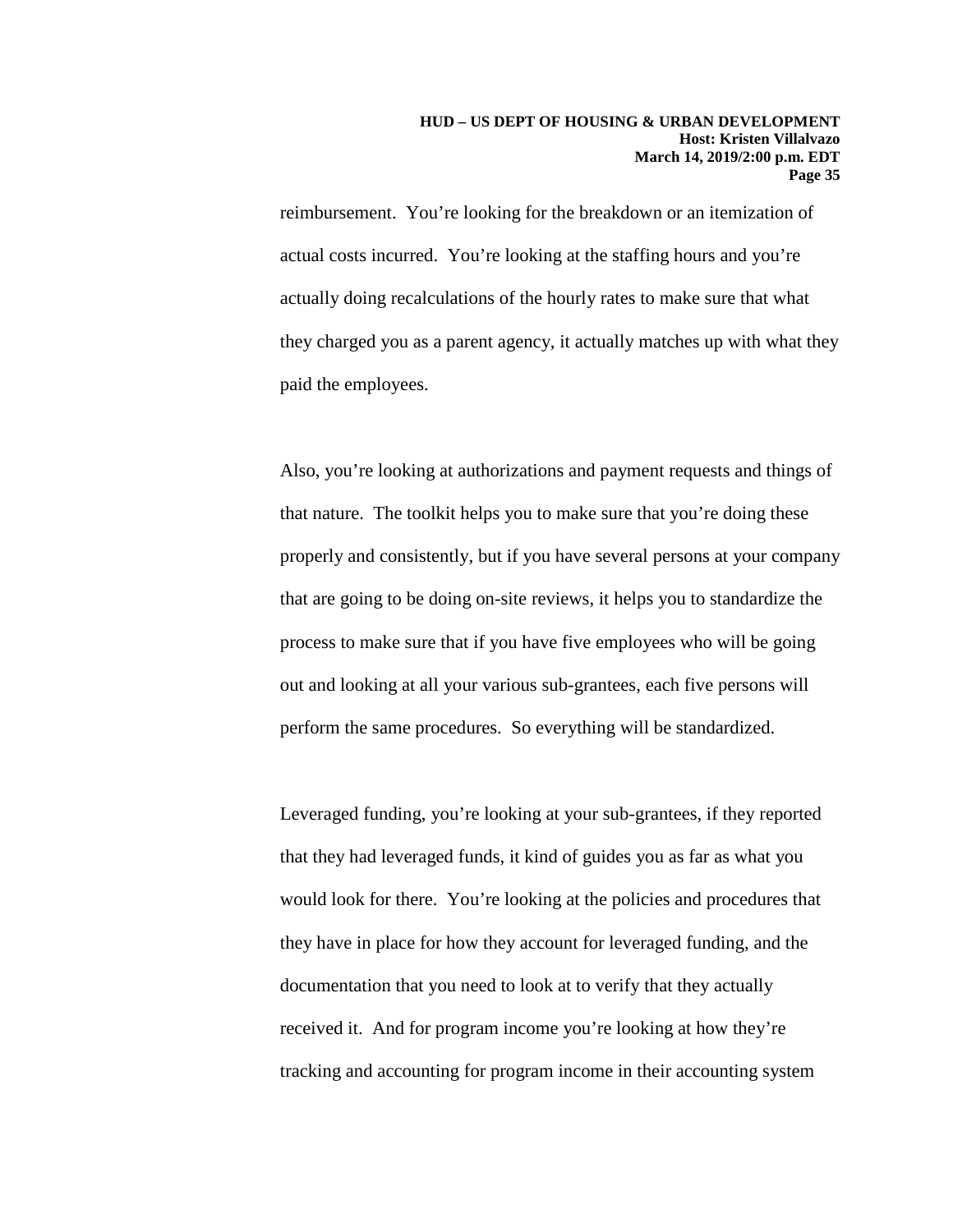because they have to do all of this separately for their housing counseling system, and they can't overlap because of the type of program.

Sample work papers. We have sample work papers for each process area, and so I just extracted a couple to go through to give you an idea of what it would look like. Each work paper that we have in the toolkit, you'd of course have to document the sub-grantee name. If you have a grant number with your sub-grantee, you would document that as well. So that's the two first lines. You would document each work paper, pretty much specifying what you're looking at in that work paper and what you're testing.

Each work paper also has a purpose, source, scope and the procedures performed. The purpose would be, what am I doing in this work paper? So each of your employees who would be doing on-site reviews would document the purpose of why are they testing this area. The source would be the person from the sub-grantee's agency who gave you the information that you needed to complete this work. The scope would be the fiscal year that you'd be reviewing. Typically, we don't review the current fiscal year. You'd typically review a prior fiscal year because all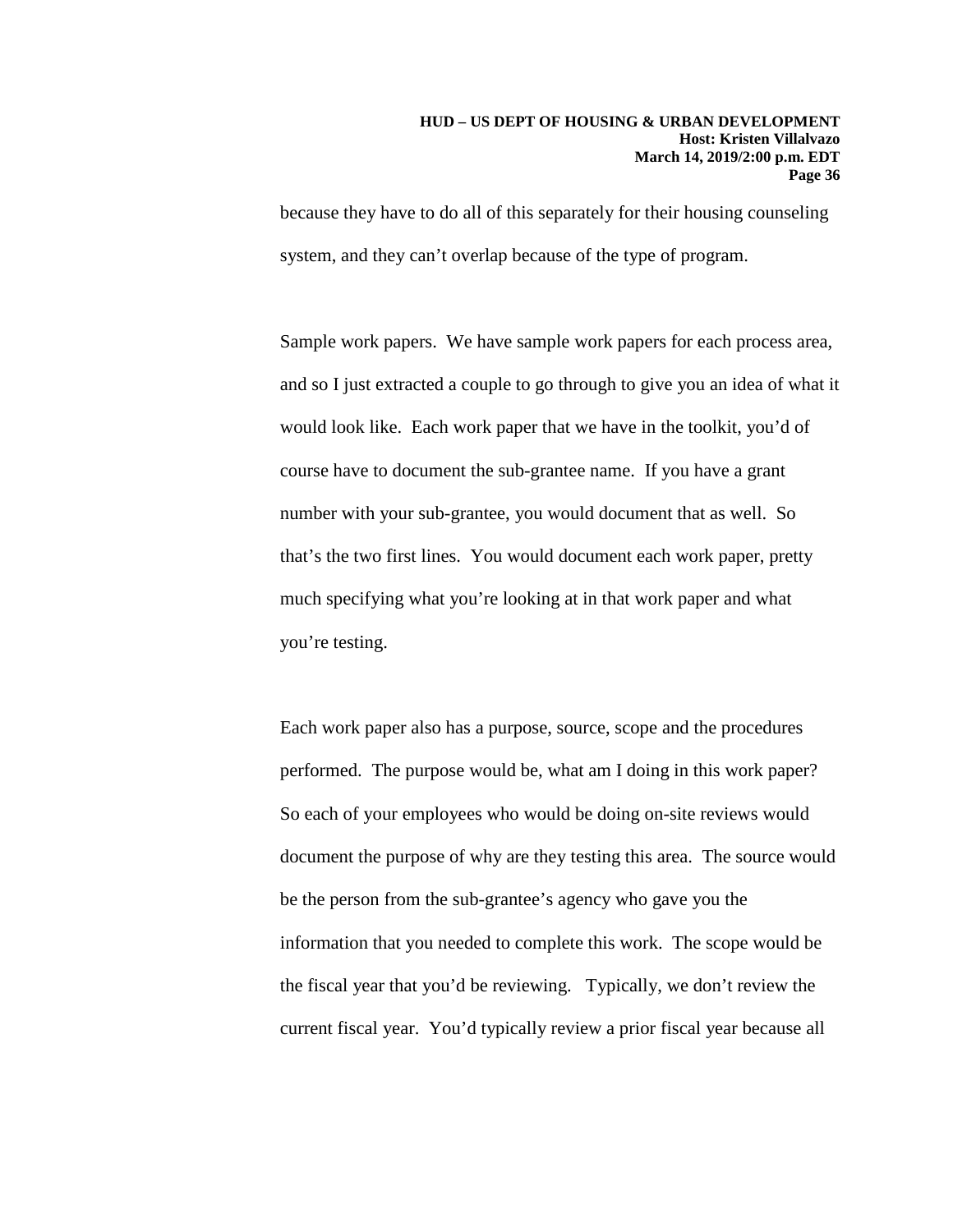of the transactions and accounting and drawdown requests would have been completed for that year, and you would have already moved on.

Then each work paper lists procedures, and so this is how you make sure that everyone is performing the same steps. Everyone has the same set of work paper templates, and the procedures based on the test area will be the same for every sub-grantee, that you actually go out and do a testing for them. It's very straightforward and simple. So, for example, you'd obtain the FY18 budget and you'd obtain all of the quarterly financial reports that they submitted.

The second procedure is to review the documents and determine whether or not the costs reported on the quarterly reports reconcile to their approved budgetary line items. In the work paper itself we have spreadsheets or tables where you're documenting what you're looking at, and then you document your conclusions to see, okay, based on the review whether or not the sub-grantee was in compliance with what they needed to do. You'd also have each reviewer to document their name and the date that they conducted the review.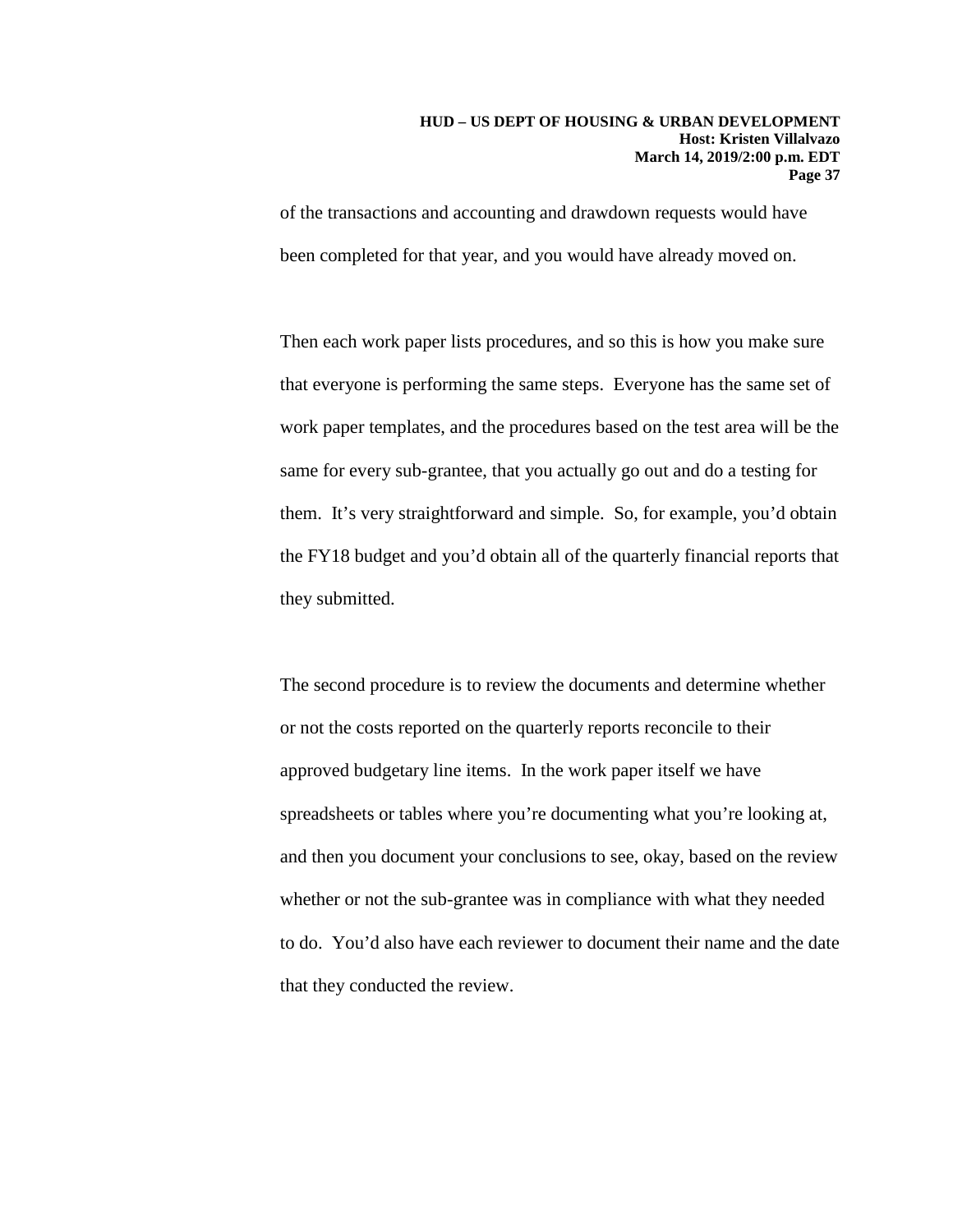Here we have a sample of the quarterly reporting testing work paper. Again, the first few lines are pretty much the same as the previous one, but the procedures of course would be different based on the area that we're testing. For example, here we're testing the quarterly reports, you obtain the quarterly reports that were submitted for a review, and you're checking off to see whether or not they entered all of the required information per the HUD grant agreement, or whatever you specify that your sub-grantee provides to you, so their name, address, grant number, start and end dates of the reporting period, the counselors' staff hours, title and hourly rate. So you pretty much just go through each of these sections and you'd be checking them off for each of your sub-grantees and documenting the information. Then you'd also document the conclusion that based on your review, whether or not the agency was compliant.

As we can see down at the bottom, we have where you would document for the period that you're reviewing whether or not the documentation was complete, whether or not a drawdown request was made in conjunction with the report, whether a report was accurately prepared, whether or not it was approved by the authorized personnel, whether or not they submitted it timely, and then you'd reference the work papers, so you'd pretty much just reference whatever your sub-grantee provided to you. That would be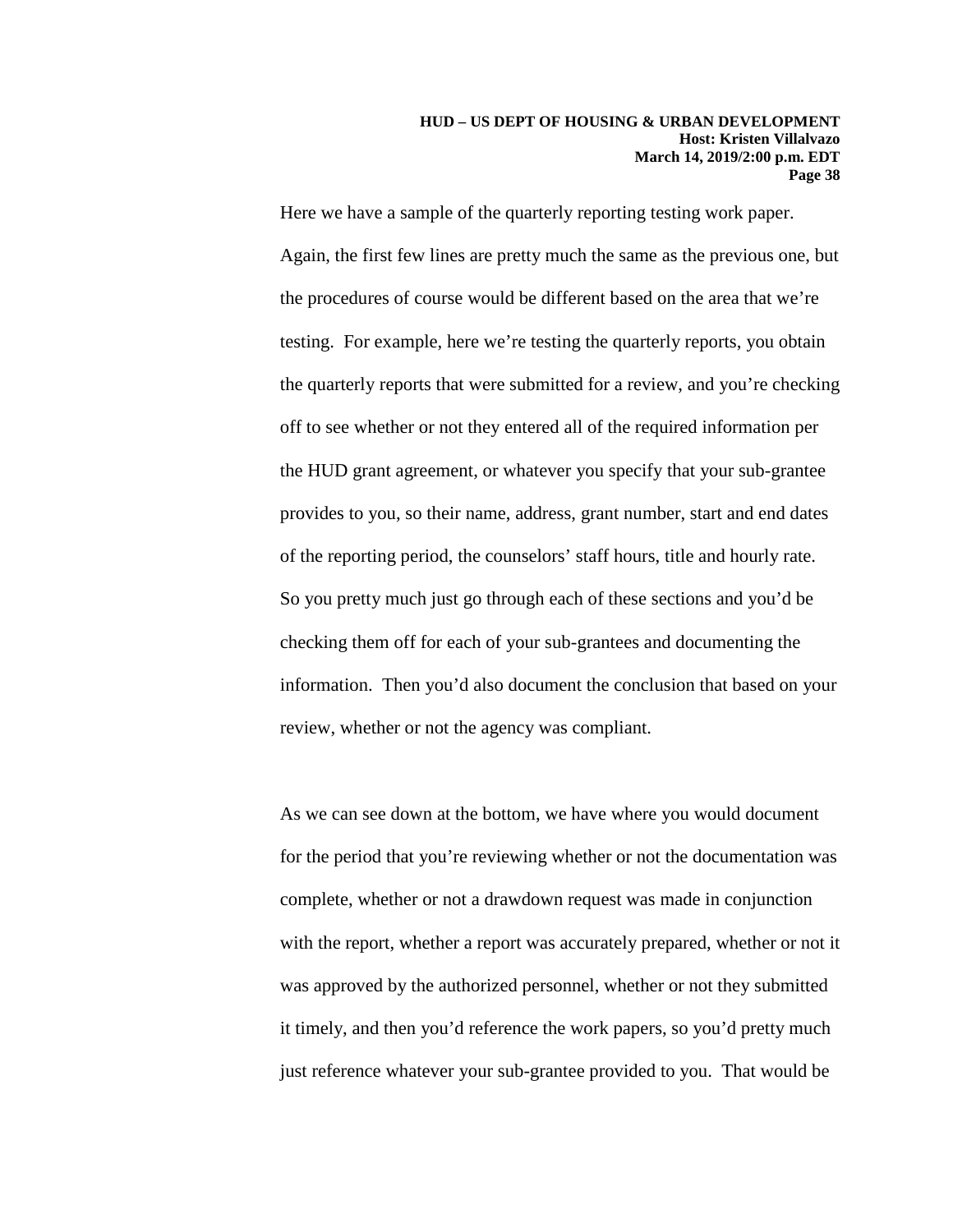your supporting document for concluding this work paper here. Then you have a section for comments.

Here we have a sample of the final report. After you've conducted your desk review or your site review, then of course you would issue a report to your sub-grantee so that they know what the results were. Typically, you have a summary section just talking about why you did the desk review or the on-site review and the approach that you took to doing the review. Then you give them some background elements of the sub-grantee in the background section, and then a summary of findings, if any.

If you identified any findings, we always recommend that you provide a condition. The condition would be based on the facts that you determined in conducting your review. You're just stating what happened and how significant was its occurrence. The criteria would be the regulation that should have been met, so what you're measuring it up to. It could be from the HUD grant agreement. It could be from the HUD handbook. It could be from the Uniform Guidance, what the standard is that should have been met.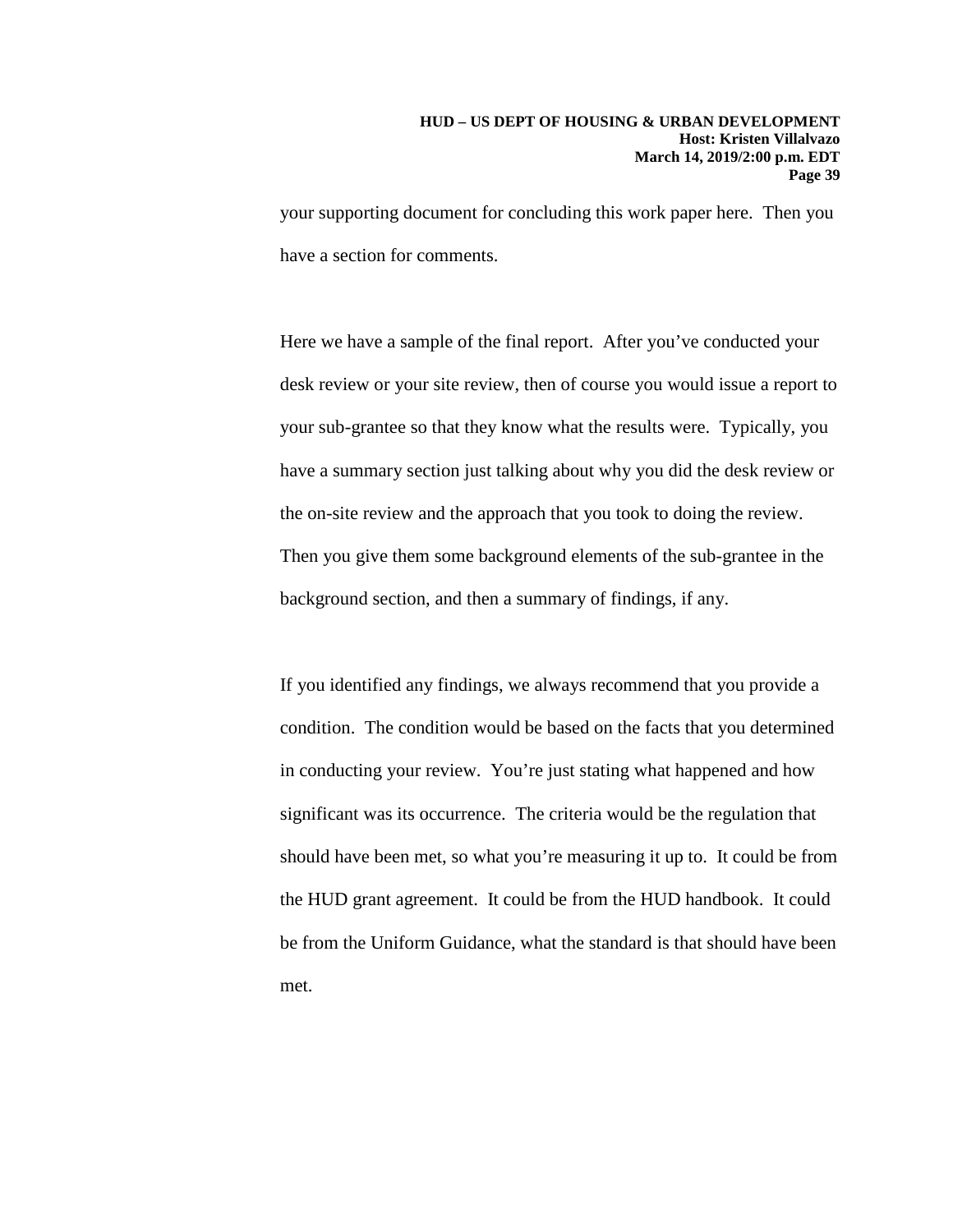The cause would be, why did it happen? This would be based on your conversations with the sub-grantees and would be, what happened and why was there a deviation from the criteria? The effect would just specify the impact of the finding happening. The recommendation would be providing your sub-grantee the recommendation for how they can address the findings and give them a timeline for when they should develop perhaps a corrective action plan to address the findings.

In the corrective action plan section, this is what needs to be implemented by the sub-grantee and the corrective action plan they specify should address the root cause of the findings, and it should be feasible. When you review their corrective action plan, it should be something that could be achieved.

Then you also want to specify a due date for the corrective action plan to be implemented. Then we have here that the desk review is completed by, you just sign off on having completed the desk review and issued the report and who at your sub-grantee's company that you discussed it with and the date.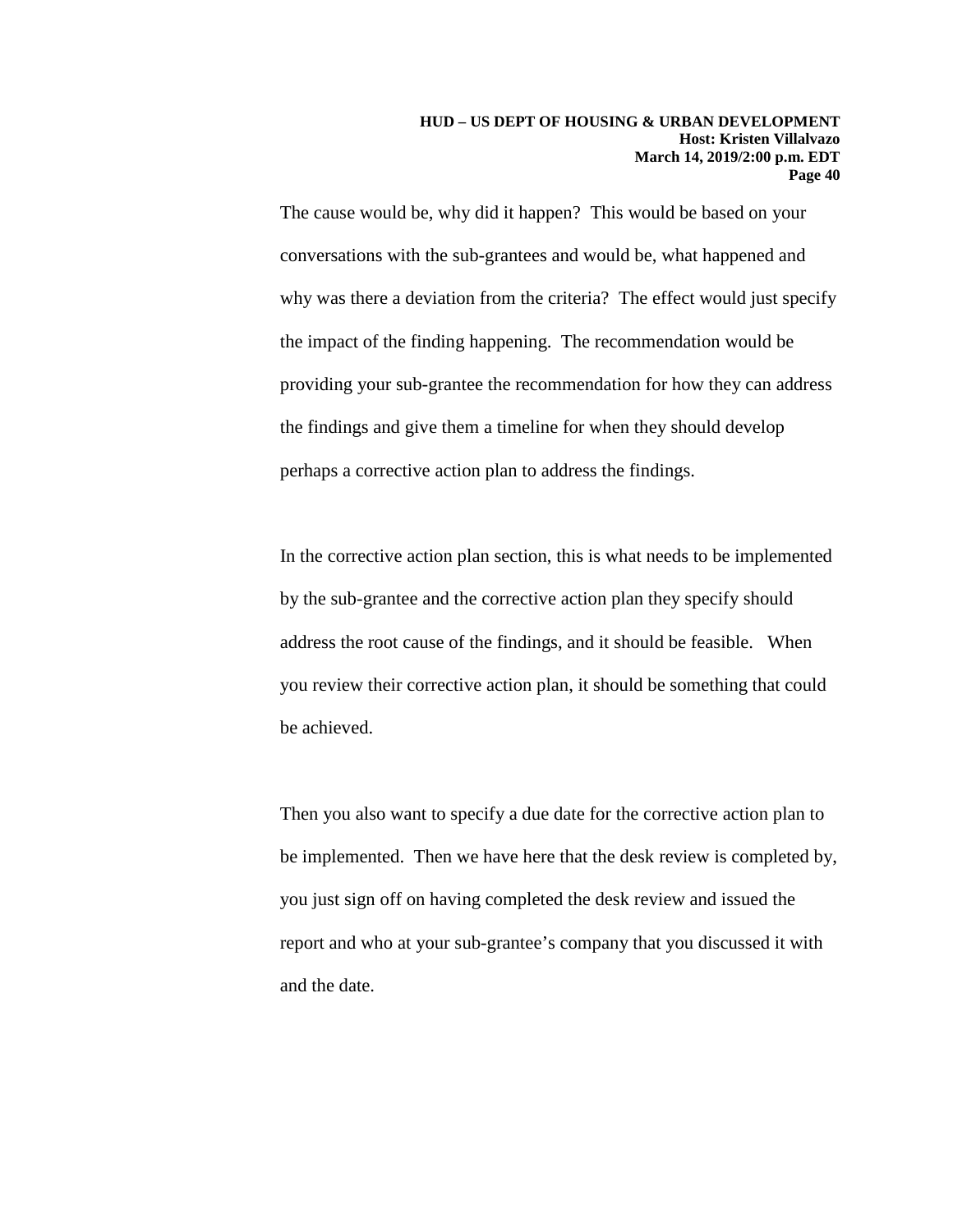As participants in the OHC grant program, there are several different types of assistance that we have available to you. Of course, these are not at any additional cost, but there's a way to go about requesting the assistance, which we'll get to in a couple of slides to come.

We do provide technical assistance where we help agencies to modify or update their policies and procedures. If you have policies and procedures in place that need to be updated to really document things that you have in place at your agency, or if there are some things that you really need to implement, then we can help you with that as well.

We also provide technical assistance with developing quarterly financial reporting templates, as well as personnel activity reporting templates, and technical assistance to address any findings from any reviews. So if we conduct perhaps an action plan or a financial administrative review and there are findings, we do provide technical assistance to help you to address that.

We do financial analysis, so for parent agencies sometimes the parent agencies refer to us the sub-grantee's grant execution packages, and we conduct a review and we make our recommendations to the parent agency.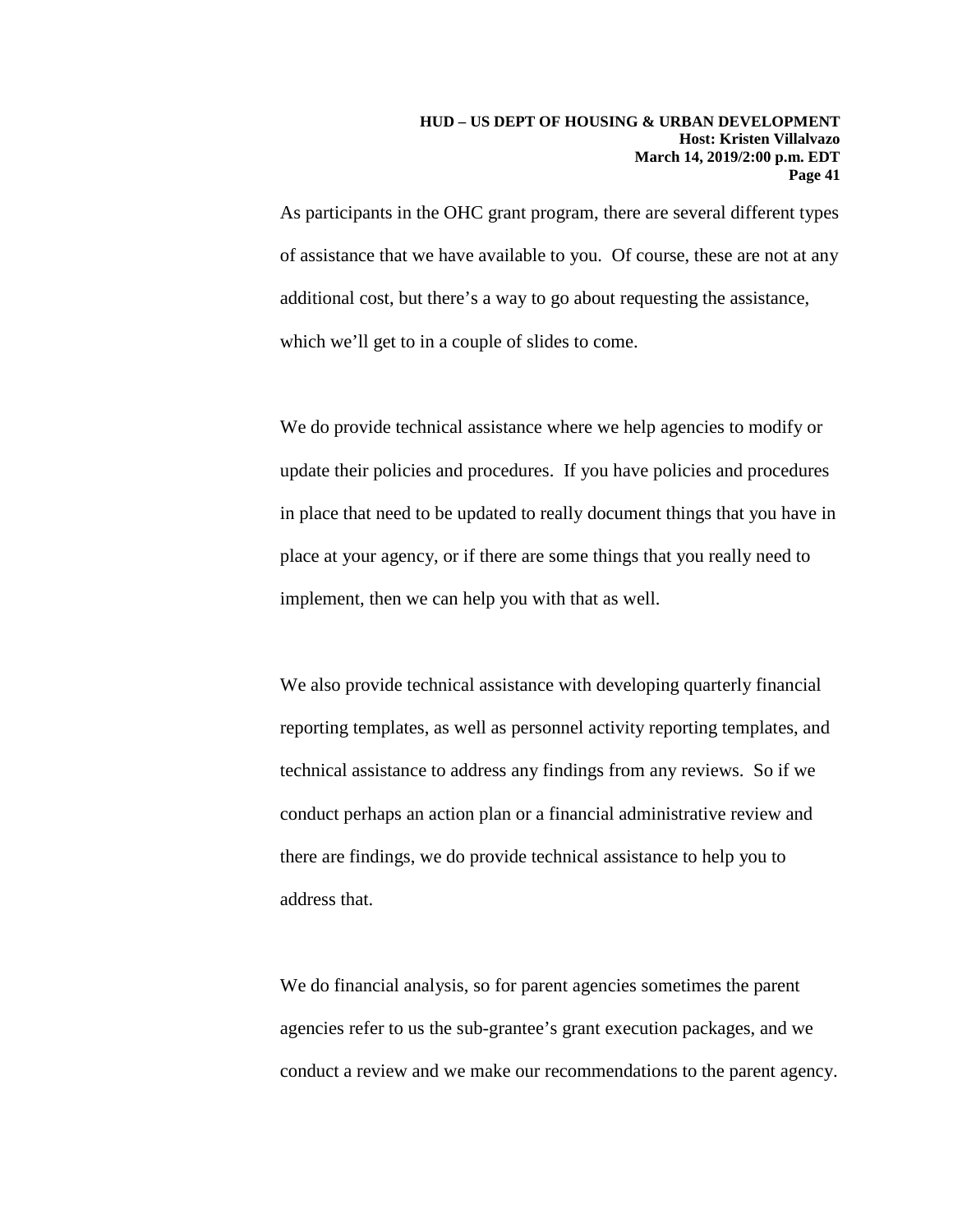We also conduct financial capability assessments, and this is for agencies or sub-agencies that may not have had their financial fitness audited within the required two years. We do a financial capability assessment in lieu of that to give some kind of assurance as to whether or not the subgrantee is able to financially perform under the grant.

We conduct risk assessments of agencies to see what the risk level is. We do financial reviews of sub-grantees as well. We look at quarterly financial reporting as well as personnel activity reporting that the agencies may develop. We look at indirect cost methodologies to see and make sure that the agencies are following the guidance and they're applying them correctly. We also look at accounting systems to see whether or not the accounting system in place is compliant and is able to produce statements for the HUD grant and account for transactions for the HUD grant.

We conduct action plans where we look at whether or not—especially for new agencies, we do a readiness assessment to see whether or not the agency is compliant with the Uniform Guidance. If not, then we'll provide a recommendation for training or technical assistance.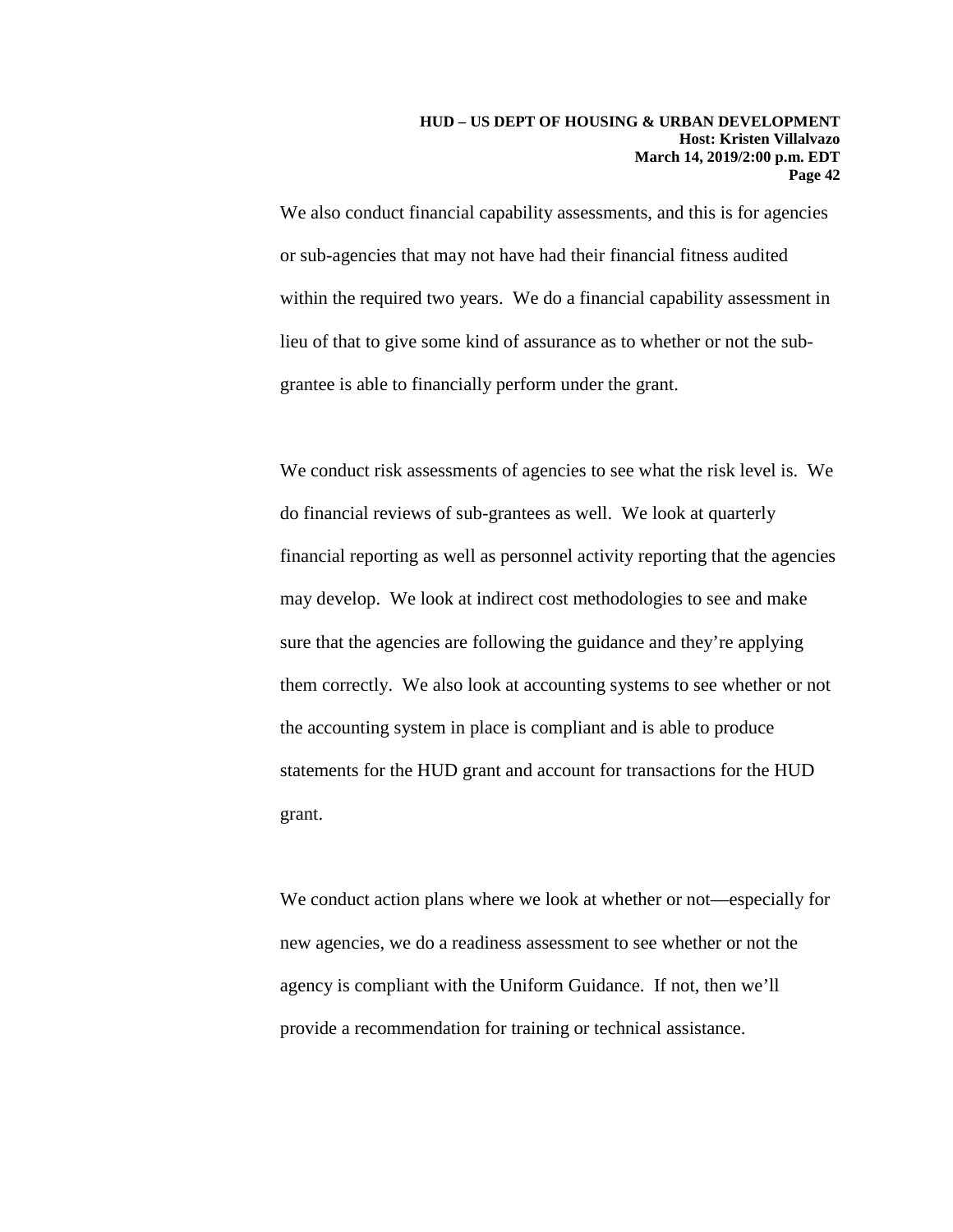Training. For sub-grantees, we have five modules that we go over. Especially if you're new, we can do the overview of the grant requirements, or if they need a refresher, we'll go over the grant requirements with the sub-grantees. Especially during the grant execution process, we do the training on submitting a budget, where we specify what kind of activities are eligible for reimbursement and what are certain assumptions that they would make, or acceptable assumptions that they would make in budgeting the costs that they will be projecting for the grant year.

We also provide training on the grant financial reporting, so we look at what are the elements required of each agency quarterly when they're doing their quarterly financial reports.

We also do training on personnel activity reporting and timekeeping. We talk about the different types of timekeeping systems and the difference between timekeeping versus personnel activity reporting and the importance of personnel activity reporting. Module 5, we talk about implementing the 10% de minimis rate for agencies that are choosing to use the 10% de minimis rate to account for indirect costs.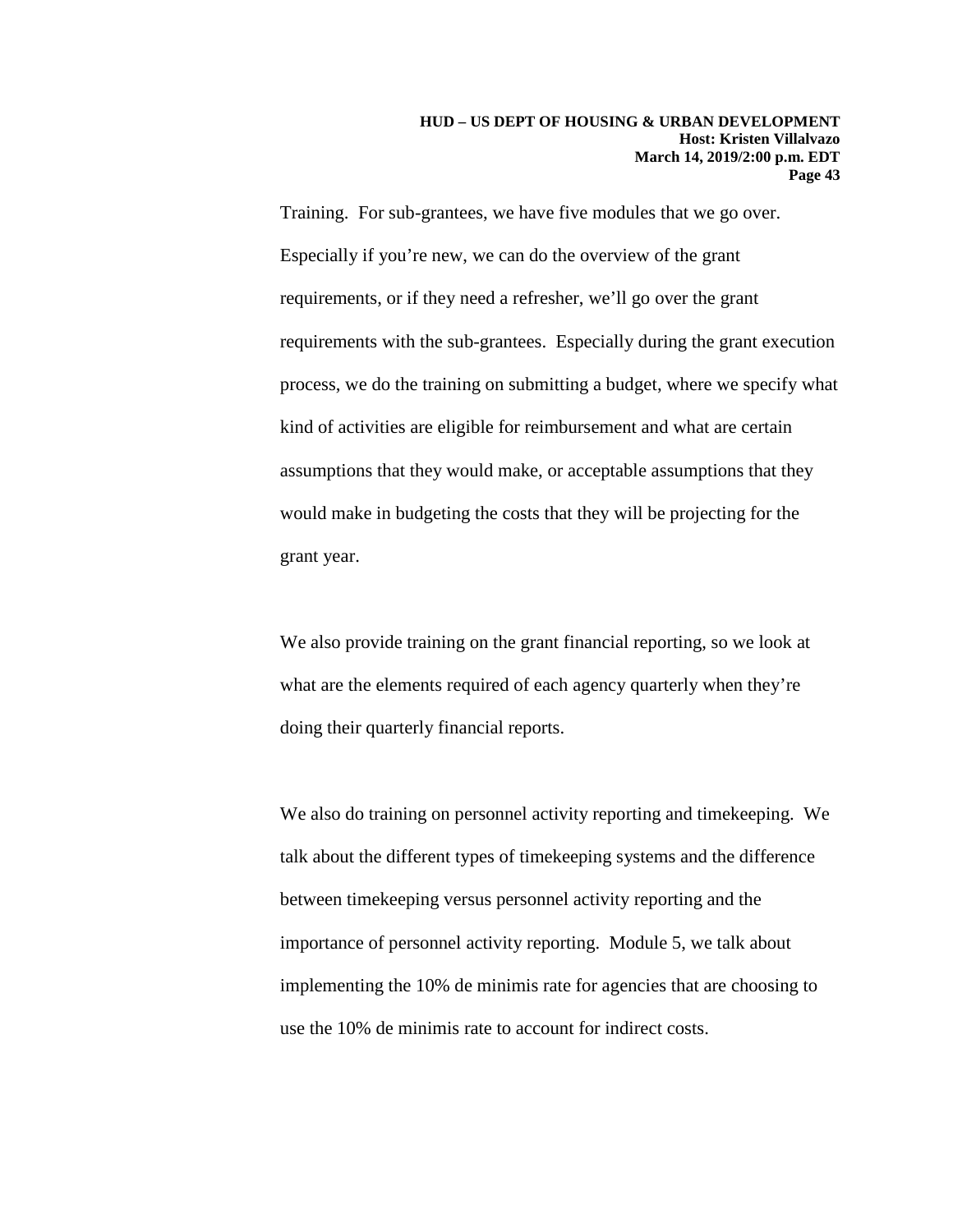For intermediaries, we look at an overview of procurement requirements. If an agency doesn't have procurement policies and procedures in place, we go over the different requirements per the Uniform Guidance. And we do this training, sub-grantee award and oversight and monitoring, which we just went through. We do financial and administrative reviews, and that training was typically if an agency got selected for a financial and administrative review, then they're identified specifically and we go through what to expect.

How to read financial statements. As you are looking at your subgrantee's application to your program, you need to really think about how you read the financial statements. What are some of the things that I need to be looking for and looking at in the financial statements? What does some of this information mean?

Then we talk about understanding internal controls, where you can get an idea of what to look for when we talk about internal controls, why are internal controls important. And we also let you know what the Uniform Guidance says about internal controls.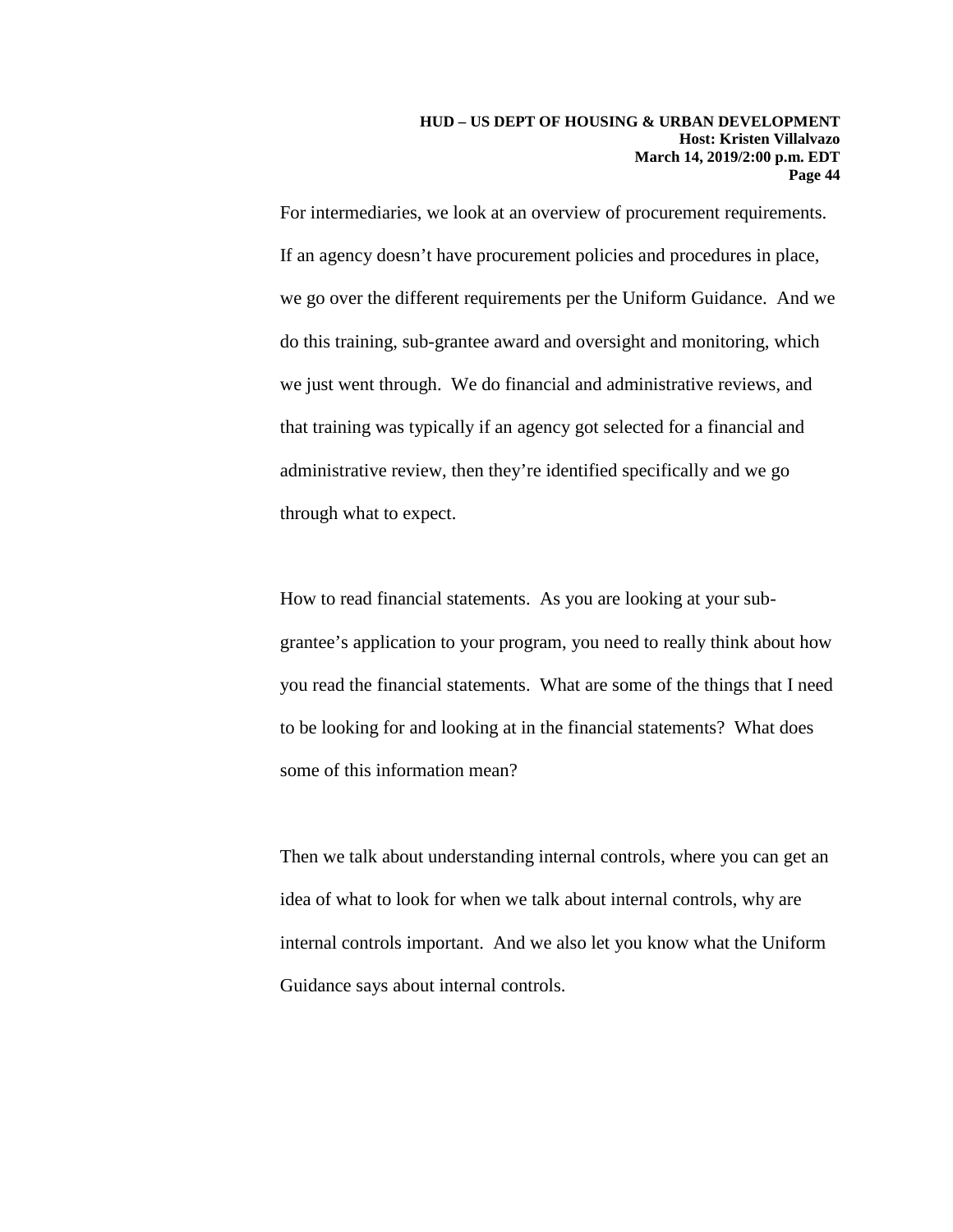We also provide training on federal financial reporting, like the federal financial reports, other type of procurement training, financial management system training that addresses your accounting system and making sure that your entire financial management system as a whole is compliant with the Uniform Guidance requirements. And we provide training for agencies that they want to get an idea of all of the changes that took place once the Uniform Guidance got implemented, and just making sure that, okay, we have all of our bases covered, we know everything that changed with the Uniform Guidance, and how does it impact the HUD grant program.

If you are interested in any of the training or financial analysis or technical assistance, then you would send an email or make a request to your HUD POC letting them know the type of assistance that you need and who at your agency would be responsible for the type of training that you would receive.

If their HUD POC approved it, then they would send that information over to our HUD GTM. Our HUD GTMs are pretty much the ones who oversee our work with you, participants of the HUD grant, and if they approve it, then we would contact you directly, and, first, get an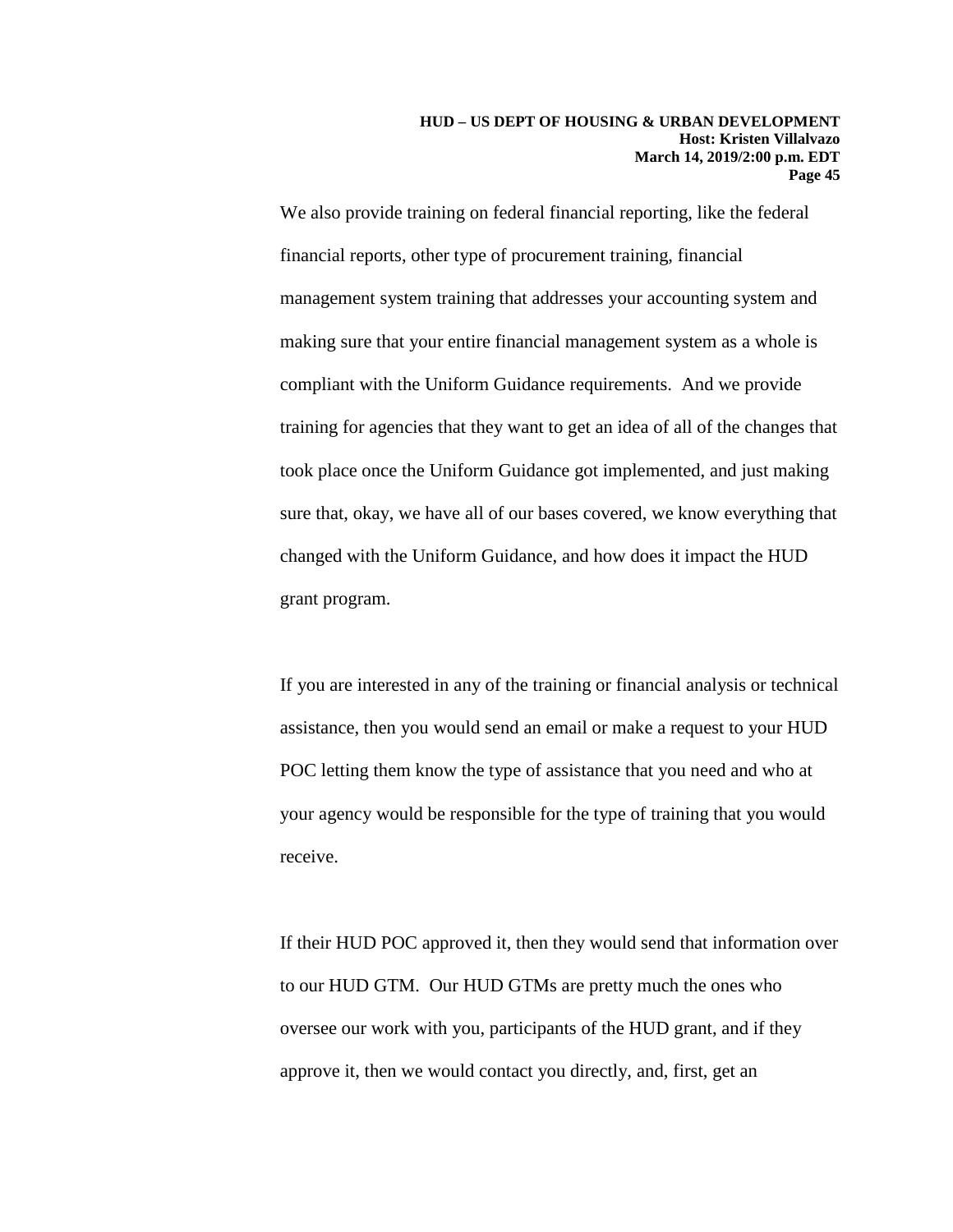understanding fully of what you need, and then schedule with you how you would need the training to be facilitated. Some of the trainings can be done on-site, and some of them can be done remotely, so depending on what the agency [audio disruption], then we would facilitate the training in that way.

Benefits to grantees who have participated in these exercises. We've noticed that the comprehensive assistance that we provide, it helps to minimize the burden of implementing new regulations. We know that a lot has changed once the Uniform Guidance got implemented, and some agencies may feel really overwhelmed. So we know that in providing this assistance it helps to minimize the burden for you to implement the regulations and it also reduces the administrative burden for having to train your sub-grantees on these new requirements.

Also, we've helped to provide financial and administrative technical assistance that you can carry over to other grants, because now of course you're aware of what's required of you having participated in these trainings, or the 101 technical assistance, and you can carry forward what you've learned to other federal programs as well. We hope that we help to